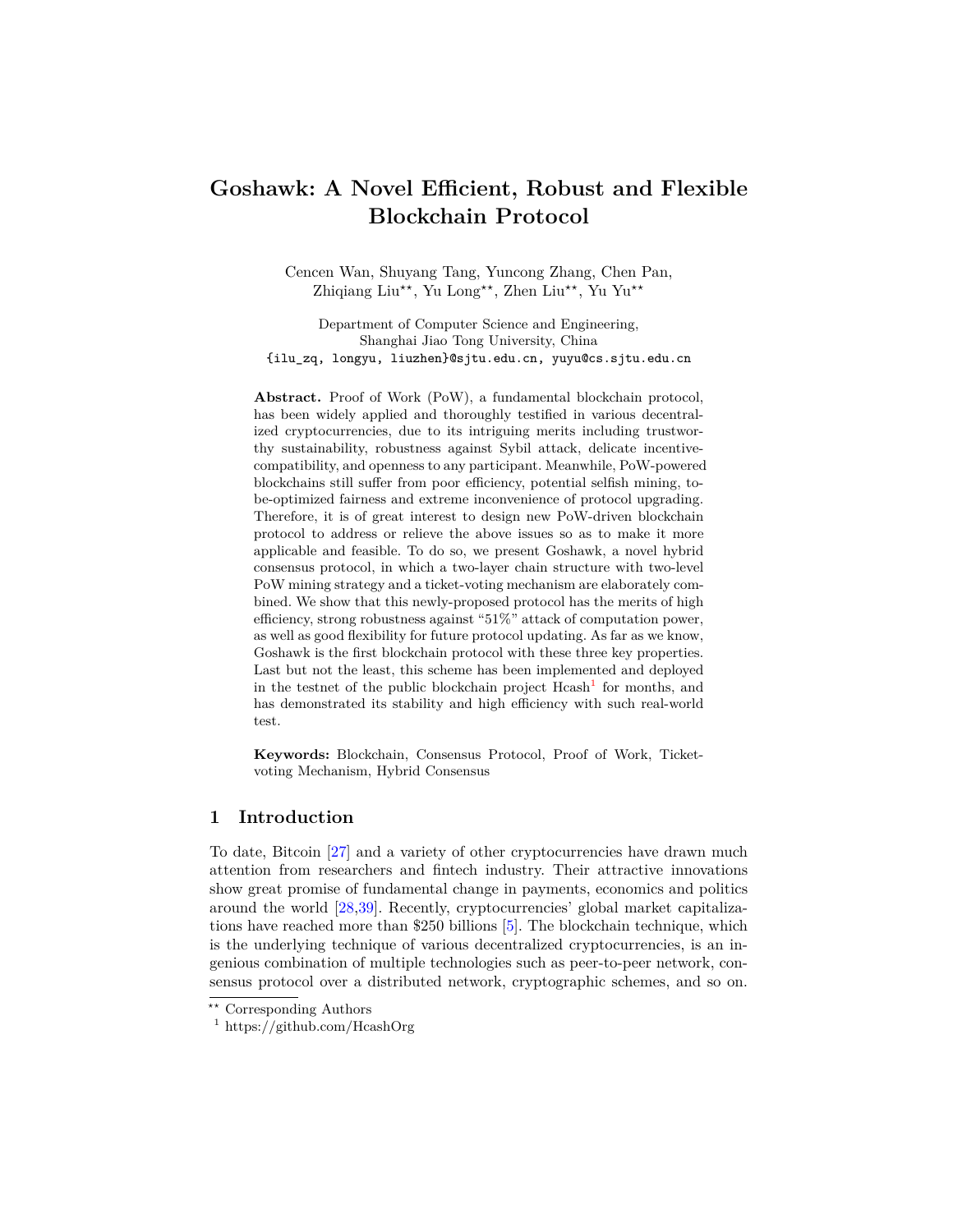This technique provides a decentralized way to securely manage ledgers, which is fundamental for building trust in our social and economic activities.

*Proof of Work* (PoW), which relies on computational puzzles (a.k.a. moder-ately hard functions) introduced by Dwork and Naor [[12\]](#page-18-0), is a blockchain protocol used to maintain the consistency of distributed ledger in a decentralized setting so as to prevent fraud and double-spending attacks. So far it has been implemented in 250 cryptocurrencies or more such as Bitcoin, Ethereum, and so on, serving as the underlying blockchain protocol. PoW has amazing features including trustworthy sustainability, robustness against Sybil attack, delicate incentive-compatibility, and openness to any participant (i.e., participants could join and leave dynamically), though it still needs to be improved in the following aspects:

- *Efficiency.* The transaction throughput of PoW-driven blockchain does not scale well. For instance, Bitcoin supports very limited transaction throughput (say, up to 7 transactions per second  $[2]$ ), while the demand from practical applications is much higher (MasterCard and VISA are reported to process 1200 to 56000 transactions per second).
- *Fairness.* PoW-based blockchains have been criticized for the potential of centralization of computation power [\[28](#page-19-1)]. Even a minor enhancement in fairness is welcome, since it provides fewer incentives for miners to join forces to enjoy the advantage of mining in a larger pool. This mitigates the centralization of the mining power, thus improving the security property of blockchains.
- *Robustness.* It is known that in PoW protocol, selfish mining attack [\[15](#page-18-1)[,13](#page-18-2),[29\]](#page-19-3) allows that adversaries deviating from the protocol may gain a disproportionate share of reward, much more than they deserve. Besides, PoW protocol is intrinsically subject to "51%" attack of computation power.
- *Flexibility.* In practice, it is extremely difficult to fulfill blockchain protocol evolution. For example, modification to scale up existing protocol is a raging debate in the Bitcoin community [[18,](#page-18-3)[6,](#page-17-2)[17](#page-18-4)[,31](#page-19-4)].

Till now, many attempts have been made to address or mitigate the issues related to PoW protocol so as to make it more powerful. One approach is to reduce the block interval to shorten latency. However, this approach compromises certain stability or security of the decentralized system, which has been proven by the practice of Ethereum [\[8](#page-18-5)]. Specifically, the short block interval (12s averagely) adopted in Ethereum brings instability to the system. To solve this issue, Ethereum implements the GHOST protocol  $[37]$  $[37]$  which maintains the main chain at a fork by choosing the side whose sub-tree contains more work (accumulated over all blocks in the sub-tree). GHOST improves the mining power utilization and fairness under high contention, but has the weakness that in some cases, no single node has enough information to determine which is the main chain. The second approach is to enlarge the block. It improves throughput, but aggravates communication burden to the network, which in turn increases the stale block rate, and finally damages the security of PoW-based blockchain [\[19](#page-18-6)]. The third approach is to use sharding mechanism to achieve a sweet spot between PoW and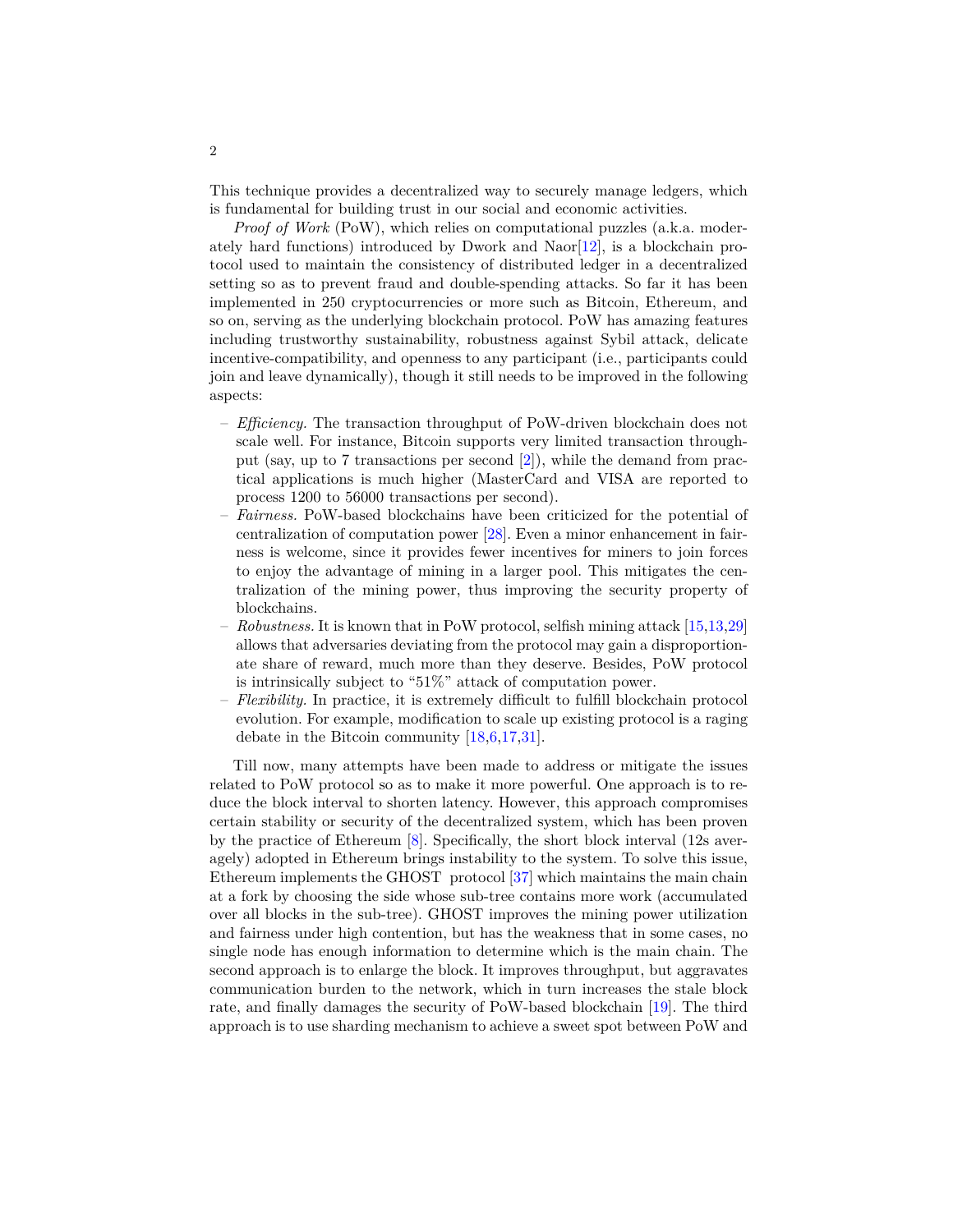classical Byzantine consensus protocol [\[25](#page-18-7)], which leads to throughput scaling. The key idea in this approach is to partition the network into smaller committees, each of which processes a disjoint set of transactions. Each committee has a reasonably small number of members so they can run a classical Byzantine consensus protocol to decide their agreed set of transactions in parallel. The fourth approach is to perform transactions off the chain, such as lightening network $[32]$  $[32]$ , raiden network [\[1](#page-17-3)], and so on [[11,](#page-18-8)[26](#page-19-7)[,21](#page-18-9)]. These works allow for extensive payment networks where transactions can be performed efficiently and scalably without trusted middlemen, especially targeting on fast micropayments. Moreover, Eyal et al. proposed Bitcoin-NG [[14\]](#page-18-10), a scalable blockchain protocol, by introducing a two-layer chain structure which consists of keyblocks and microblocks. Bitcoin-NG boosts transaction throughput by decoupling PoW protocol into two planes: leader election and transaction serialization. Once a miner generates a keyblock by solving the computational puzzle, he is elected as a potential leader and entitled to serialize transactions into microblocks unilaterally until a new leader is chosen. Although the above approaches provide some interesting ideas for improving PoW protocol, they mainly focus on the efficiency issue related to PoW.

On the other hand, alternative blockchain protocols have been introduced to replace PoW. Among them the most promising ones may be the *Proof of Stake* (PoS) [\[34](#page-19-8)[,23](#page-18-11)] and its variants such as Snow White [\[7](#page-17-4)], Ouroboros [\[22](#page-18-12)], Ouroboros Praos [[10\]](#page-18-13) and Algorand [[20\]](#page-18-14). PoS protocol grants the right of generating blocks to stakeholders instead of miners with computational power. Specifically, in PoS protocol, rather than miners investing computational resources in order to participate in the leader election (i.e., block generation) process, they instead run a process that randomly selects one of them proportionally to the stake that each possesses according to the current blockchain ledger. The rationale behind PoS is that stakeholders are motivated to maintain the consistency and security of blockchain, since the value of their stake will shrink when these properties are compromised. Although PoS protocol owns intriguing potential, its practicality, applicability and robustness still need to be examined extensively via a mass of public blockchains implementing PoS as their underlying protocol before it is widely admitted. Another interesting direction is to adopt DAG(Directed Acyclic Graph)-based framework instead of blockchain structure to acquire high throughput by exploiting the high concurrency nature of DAG structure  $[9,24,33]$  $[9,24,33]$  $[9,24,33]$  $[9,24,33]$  $[9,24,33]$ . However, to date, there has not been any rigorous security guarantee for DAG-based distributed ledger technology, thus the security of this technology needs to be investigated further.

As PoW protocol has already demonstrated its practicality – PoW-powered blockchains currently account for more than 90% of the total market capitalization of existing digital cryptocurrencies, and its importance in permission-less network was also stated by Pass and Shi in [[30\]](#page-19-10), it is of great interest to strength PoW further by addressing or mitigating the related issues mentioned above. Nevertheless, it can be seen that the current state of the art in improving PoW protocol is still far from satisfactory.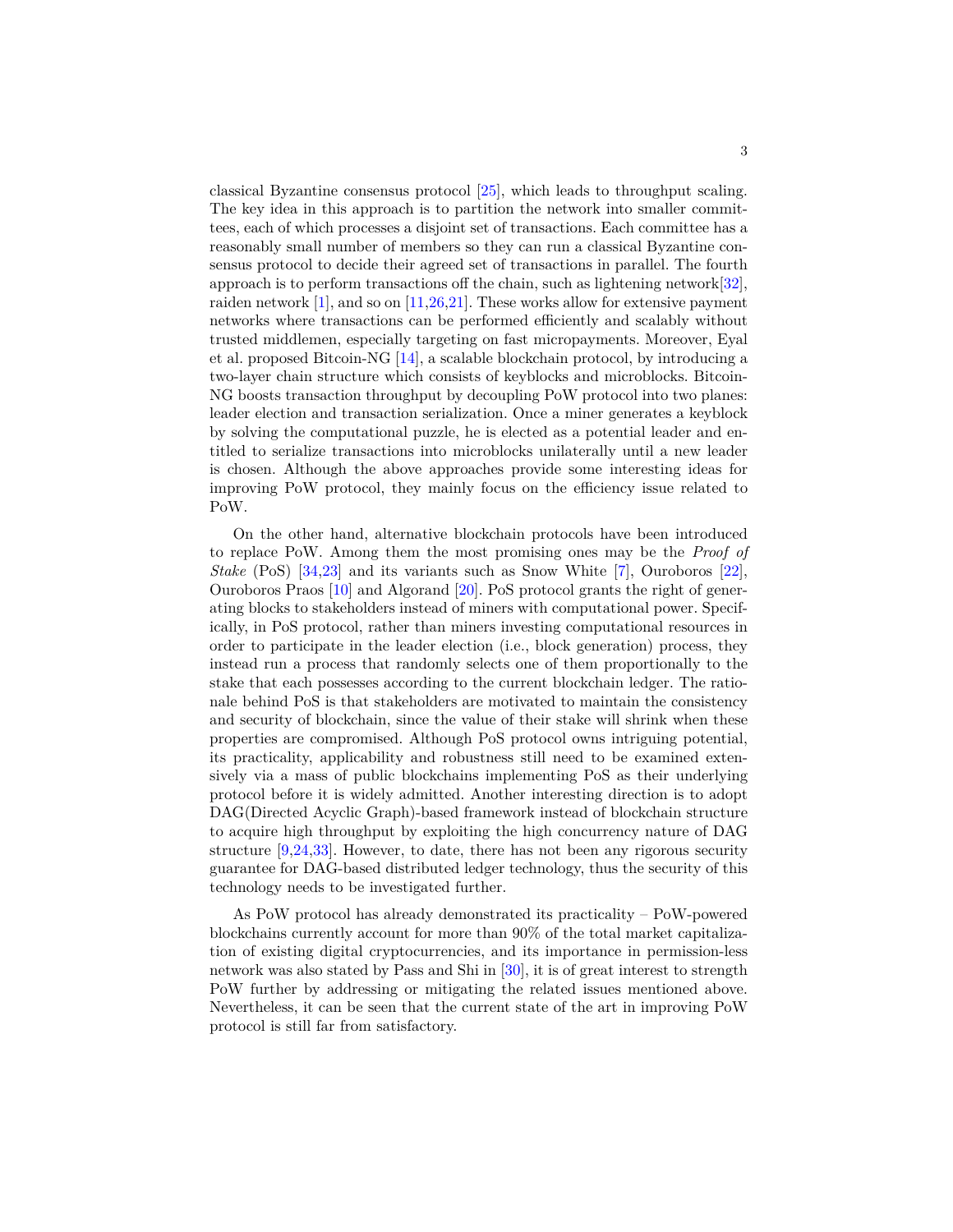#### **1.1 Our Contribution**

In this work, we propose Goshawk, the first brand-new candidate of PoWpowered blockchain protocol with high efficiency, strong robustness, as well as good flexibility. Goshawk is actually a hybrid consensus protocol, in which a two-layer chain structure with two-level PoW mining strategy and a ticket-voting mechanism are combined delicately. More specifically, we adopt the two-layer chain structure (i.e., keyblocks/microblocks) given in Bitcoin-NG, and further improve it by introducing two-level PoW mining strategy (i.e., keyblocks and microblocks with two different mining difficulties, respectively). This guarantees the high throughput of our scheme, while obviating the vulnerability to the attack of microblock swamping in Bitcoin-NG. Furthermore, we borrow the idea of the ticket-voting approach presented in DASH[[3\]](#page-17-5) and Decred[\[4](#page-17-6)], and refine this idea by formalizing it into a more rigorous mechanism, then we combine this mechanism with the above chain structure elaborately to attain strong security and good flexibility. Security analysis of our scheme shows that it is incentive-compatibility, and robust against selfish mining and "51%" attack of computation power. Besides, we demonstrate that our scheme also allows good flexibility for future protocol updating effectively. At last, this scheme has been implemented and deployed in the testnet of the public blockchain project Hcash for months, and has demonstrated its good stability and promising scalability with such real-world test. This also suggests the interesting potential that our scheme could be employed in next-generation cryptocurrencies.

#### **1.2 Paper Organization**

The remainder of the paper is organized as follows. Sec[.2](#page-3-0) presents Goshawk, a novel hybrid consensus protocol. Then we analyze the security of this protocol in Sec[.3](#page-8-0). Further, we introduce a two-phase upgrade process to demonstrate the flexibility of Goshawk in Sec.[4.](#page-13-0) The protocol evaluation and performance test of Goshawk in a real-world setting are shown in Sec.[5.](#page-15-0) Finally, we conclude our work in Sec.[6.](#page-17-7)

## <span id="page-3-0"></span>**2 The Goshawk Protocol**

The Goshawk protocol extends the Bitcoin-NG scheme, which significantly improves the scalability of Bitcoin by introducing a two-layer chain structure consisting of keyblocks and microblocks, while avoiding the microblock swamping attack in Bitcoin-NG<sup>[2](#page-3-1)</sup>. Besides, Goshawk adopts ticket-voting mechanism elaborately to achieve strong security and good flexibility. Tab. [1](#page-4-0) presents some of the notations used in this section.

<span id="page-3-1"></span><sup>2</sup> Considering the cheap and quick generation of microblocks, a leader can swamp the system with microblocks. Specifically, in Bitcoin-NG, although a minimal interval between two sequential microblocks could be set to avoid massive microblocks in a single microblock chain, the malicious leader could generate tremendous amount of microblock branches. For other parties, since each branch is self-consistent, they have to relay all these branches. This eventually paralyzes the whole network, causing legal transactions and blocks fail to spread.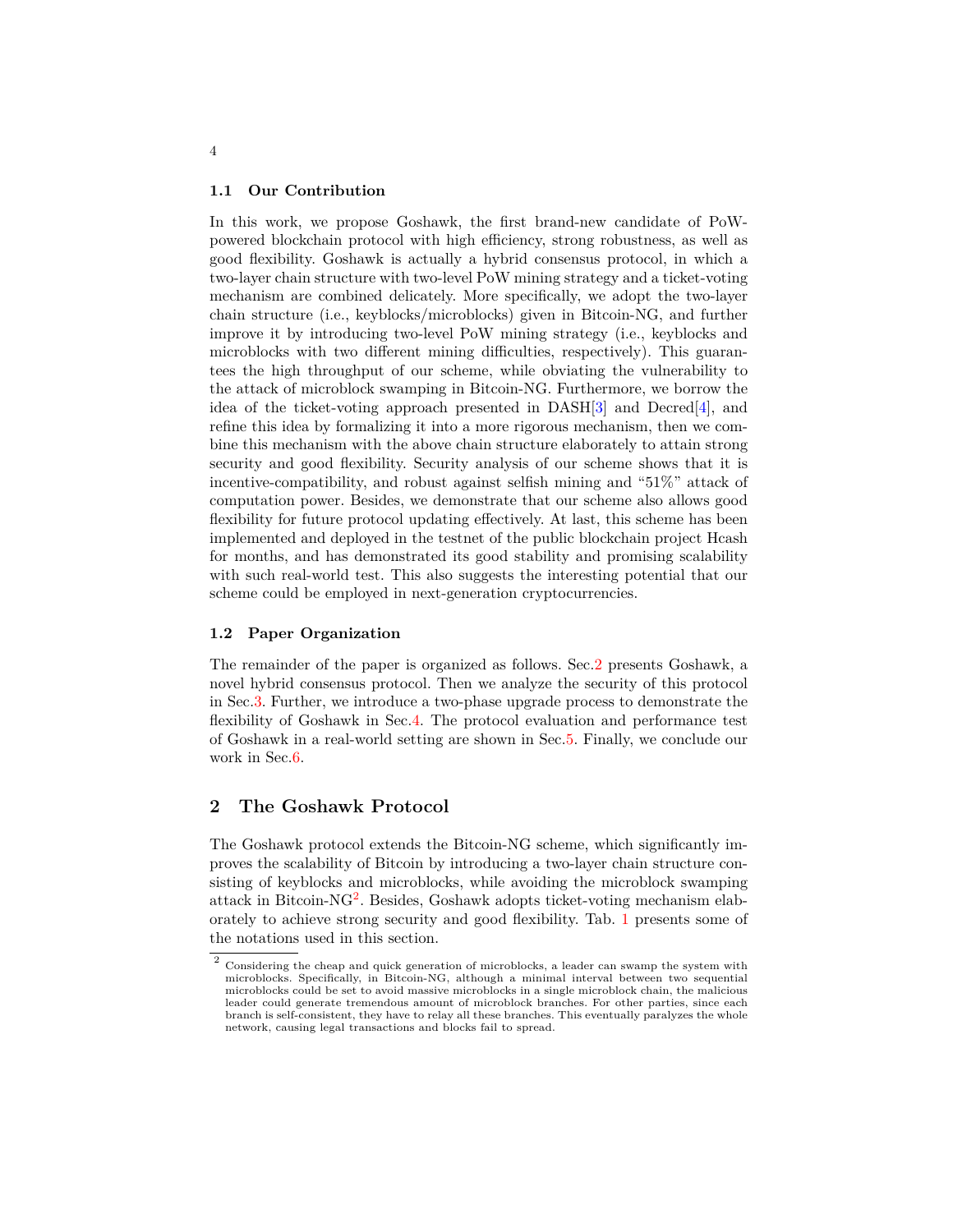|                                    | Notation Description                                  |  |  |  |
|------------------------------------|-------------------------------------------------------|--|--|--|
| D                                  | The confirmations required for tickets maturity       |  |  |  |
| E                                  | The maximum number of tickets per keyblock            |  |  |  |
| $\mathcal{F}$                      | The price adjustment function                         |  |  |  |
| L                                  | System optimal size of ticket pool                    |  |  |  |
| $\overline{N}$                     | The number of tickets selected by each keyblock       |  |  |  |
| $\boldsymbol{P}$                   | The Ticket price                                      |  |  |  |
| $\mathcal{P}$                      | The function mapping keyblock to $N$ tickets          |  |  |  |
| $_{R}$                             | The initial key height of the ticket-voting mechanism |  |  |  |
| S                                  | Total amount of stakes                                |  |  |  |
| T                                  | The average keyblock generation interval              |  |  |  |
| ТP                                 | The ticket pool                                       |  |  |  |
| <b>Table 1.</b> Table of Notations |                                                       |  |  |  |

#### <span id="page-4-2"></span><span id="page-4-0"></span>**2.1 Two-level Mining Mechanism**

Similar to the idea of subchains [[38](#page-19-11)[,35](#page-19-12)], we propose a *two-level mining mechanism*, in which we set two levels of difficulty for computation puzzle, to address the microblock swamping attack on Bitcoin-NG. Solving the puzzle with low difficulty allows a miner to generate a *microblock*. While if the solution simultaneously meets the requirement of higher difficulty, the resulting block is a *keyblock*. The ratio of mining difficulty between keyblock and microblock is set to be *m*. If the average keyblock generation interval is *T*, then the average microblock generation interval is  $t = T/m$ .

A *fork* happens when multiple blocks follow the same parent. In that case, we say the blockchain has more than one *branch*es. We define *main chain* as the branch containing the most keyblocks. If there are more than one branches that satisfy the condition above, a miner will select one of them randomly as the main chain. This is called the *longest keyblock chain rule*. We define the *height* of a block (either keyblock or microblock) as the number of blocks preceding it and the *key height* of a block as the number of keyblocks preceding it, in the same branch.

Definition [1](#page-4-1) presents the structure of the block in our scheme.

**Definition 1 (Block Structure I).** *We define a block, denoted by B, as the following tuple*

<span id="page-4-1"></span>
$$
B = (H_{tip,B}, H_{tip,K}, h, k, \{tx\}, n)
$$

*where*

- *– Htip,B is the hash of previous block (either keyblock or microblock);*
- *– Htip,K is the hash of previous keyblock;*
- *– h is the block height;*
- *– k is the key height;*
- *– {tx} is the transaction set contained in the block;*
- *– n is the nonce found by the miner.*

*B is a valid keyblock if*  $\text{Hash}(B) \leq T_K$ *, where*  $T_K$  *is the threshold of computation puzzle for keyblock; B is a valid microblock if*  $T_K <$  **Hash** $(B) \leq T_M$ *, where*  $T_M$ *is the threshold for microblock.*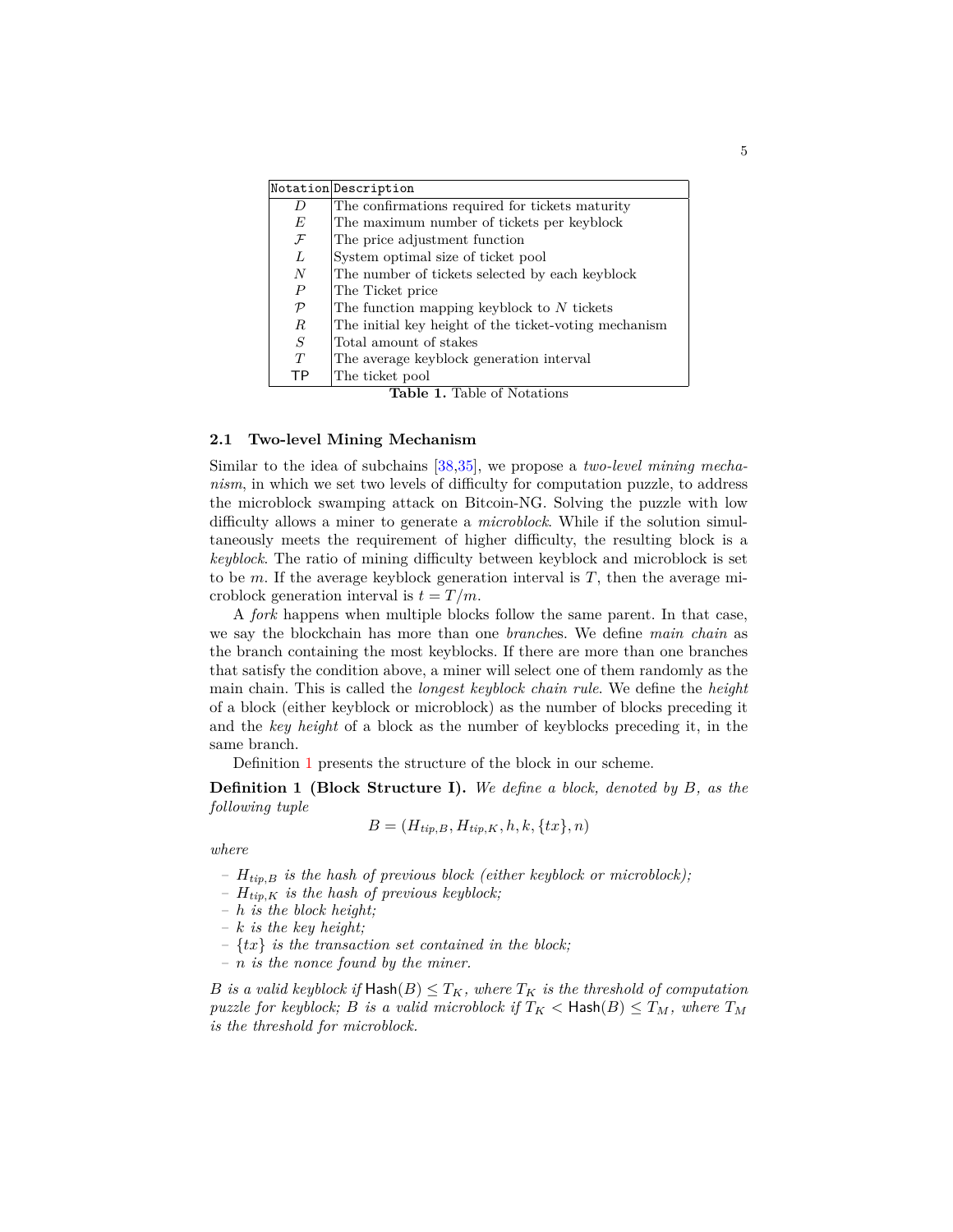We denote the block being mined by miner *P* as  $B_{\text{temp}}$ . Let  $H_{\text{temp}} =$  Hash(  $B_{\text{temp}}$ ). Miner *P* increments *n* starting from 0, until  $H_{\text{temp}} \leq T_M$ . If  $H_{\text{temp}} \leq T_K$ , *P* broadcasts *B*temp as a new keyblock *K*new, otherwise *P* broadcast *B*temp as a new microblock *M*new. Other participants determine whether a received block is a keyblock or microblock depending on its hash value, and update their main chain according to the longest keyblock chain rule. It can be easily inferred that in our two-level mining mechanism, for miners mining both keyblocks and microblocks, no additional computation power needs to be consumed compared with miners only mining keyblocks.

**Fork.** Since mining microblock is relatively easy, microblock forks frequently. However, once a new keyblock is created, all honest nodes will follow the chain with the most keyblocks and such forks vanish. The new scheme will also experience keyblock forks, which happens rarer than microblocks. The duration of such a fork may be long and the fork finally dissolved in several keyblock confirmations. Though the works for microblocks contribute nothing to the selection of branches, it is hard enough for spaming. According to the *common prefix property* described in [[16](#page-18-17)], we declare a block is *stable* if we prune all of the blocks after it in the main chain, the probability that the resulting pruned chain will not be mutual prefix of other honest miners' main chain is less than a security parameter  $2^{-\lambda}$ .

#### **2.2 Ticket-voting Mechanism**

In our scheme, we refine the idea of ticket-voting approach given in DASH and Decred to make it more applicable by formalizing it into a more rigorous mechanism. The core idea is stakeholders purchase *ticket* by locking their stakes to proportionally obtain rights for a future *vote*. The ticket structure is presented in Definition [2](#page-5-0) and vote structure is presented in Definition [3](#page-6-0).

<span id="page-5-0"></span>**Definition 2 (Ticket Structure).** *We define ticket a special transaction, denoted by tk, as the following tuple*

$$
tk = (\langle \mathsf{Hash}(tx), i, sig \rangle, \langle P, pk \rangle)
$$

*where*

- *– ⟨*Hash(*tx*)*, i, sig⟩ is the input of ticket;*
- *– tx is a transaction as the source of funding for ticket purchasing ;*
- *– i is the order of output in tx. The amount of stakes in this output must larger than P;*
- *– sig is the signature used to verify input;*
- $\langle P, pk \rangle$  *is the output of the ticket which will lock*  $P$  *stakes for ticket purchasing;*
- *– P is a certain amount (called* ticket price*) of stakes locked for purchasing ticket;*
- *– pk is a public key.*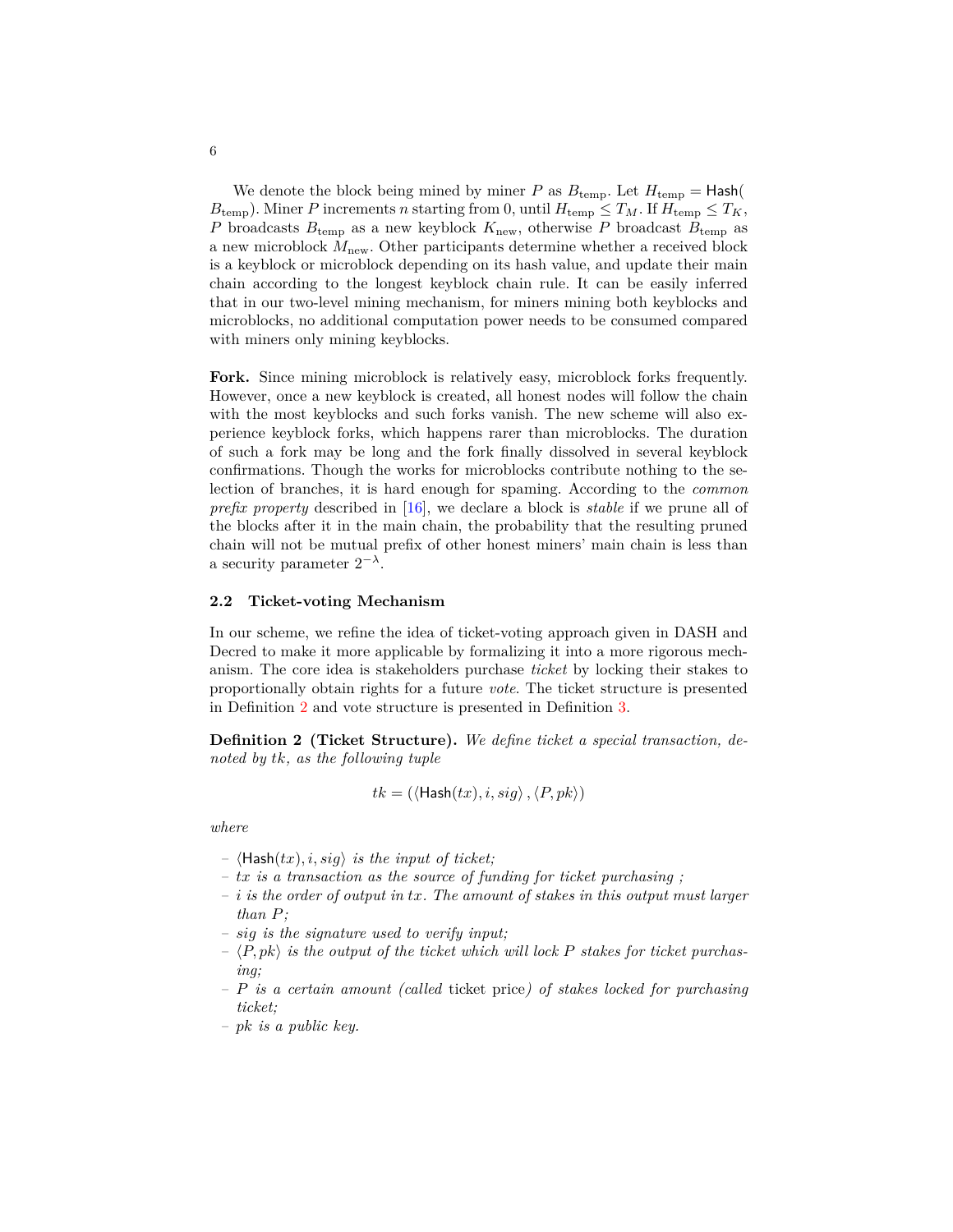*Only tickets contained in keyblocks are considered valid. The number of tickets contained in each keyblock is limited to E such that no one can spam tickets into blockchain.*

<span id="page-6-0"></span>**Definition 3 (Vote Structure).** *We define vote a special transaction, denoted by vt, as the following tuple*

$$
vt = (\langle \mathsf{Hash}(tk), sig \rangle, \langle V, pk \rangle)
$$

*where*

- *– ⟨*Hash(*tk*)*, sig⟩ is the input of vote;*
- *– tk is the ticket for voting;*
- $\langle V, pk \rangle$  *is the output of the vote which will refund the locked stakes;*
- *– V is a specific amount of rewards.*

**Ticket Pool.** A ticket is considered *mature*, denoted by *mtk*, if the keyblock containing it gets at least D confirmations, i.e., it becomes stable. If a mature ticket was spent on voting, we denote it by *stk*. We call the set of all unspent mature tickets the *ticket pool*, denoted by  $TP$ , i.e,  $TP = \{mtk\} \setminus \{stk\}$ . Since tickets in TP are stable, the sets of TP in different branches with the same key height are exactly the same.

**Validation Rule.** A keyblock is considered valid only if a majority (more than half) of its votes are collected by its successive keyblock. We stipulate that miners can only mine after a validated keyblock (or a microblock preceded by a validated keyblock) by collecting votes as a validation proof for this keyblock, which is called the *validation rule*. If a keyblock is not validated by majority votes, miners would ignore this keyblock.

The ticket-voting mechanism is divided into the following four steps.

- Participants purchase tickets which will be added to the ticket pool after *D* confirmations.
- Each latest keyblock is mapped into *N* random tickets from TP via a function *P* which is defined in Definition [4.](#page-6-1)
- Owners of selected tickets issue *vote*s, if the corresponding keyblock is valid.
- Miners collect votes and select mining strategies according to the validation rule.

#### <span id="page-6-1"></span>**Definition 4 (Mapping Function).** *We define a mapping function*

$$
\mathcal{P}(\mathit{TP},\mathsf{Hash}(K))=\{tk_j\}_{j\in [N]}=\underset{tk_1,\cdots,tk_N\in \mathit{TP}}{\mathrm{argmax}}\left\{\sum_{i=1}^N\mathsf{Hash}(\mathsf{Hash}(tk_i)\oplus\mathsf{Hash}(K))\right\}
$$

*where K is a keyblock.*

Each ticket can only be chosen once and then be removed from ticket pool even if the owner missed the voting, in which case the ticket is considered *missed*. The owner of a selected ticket will be refunded with the stake locked by this ticket, and a voted (not missed) ticket additionally brings the owner a specific amount of rewards.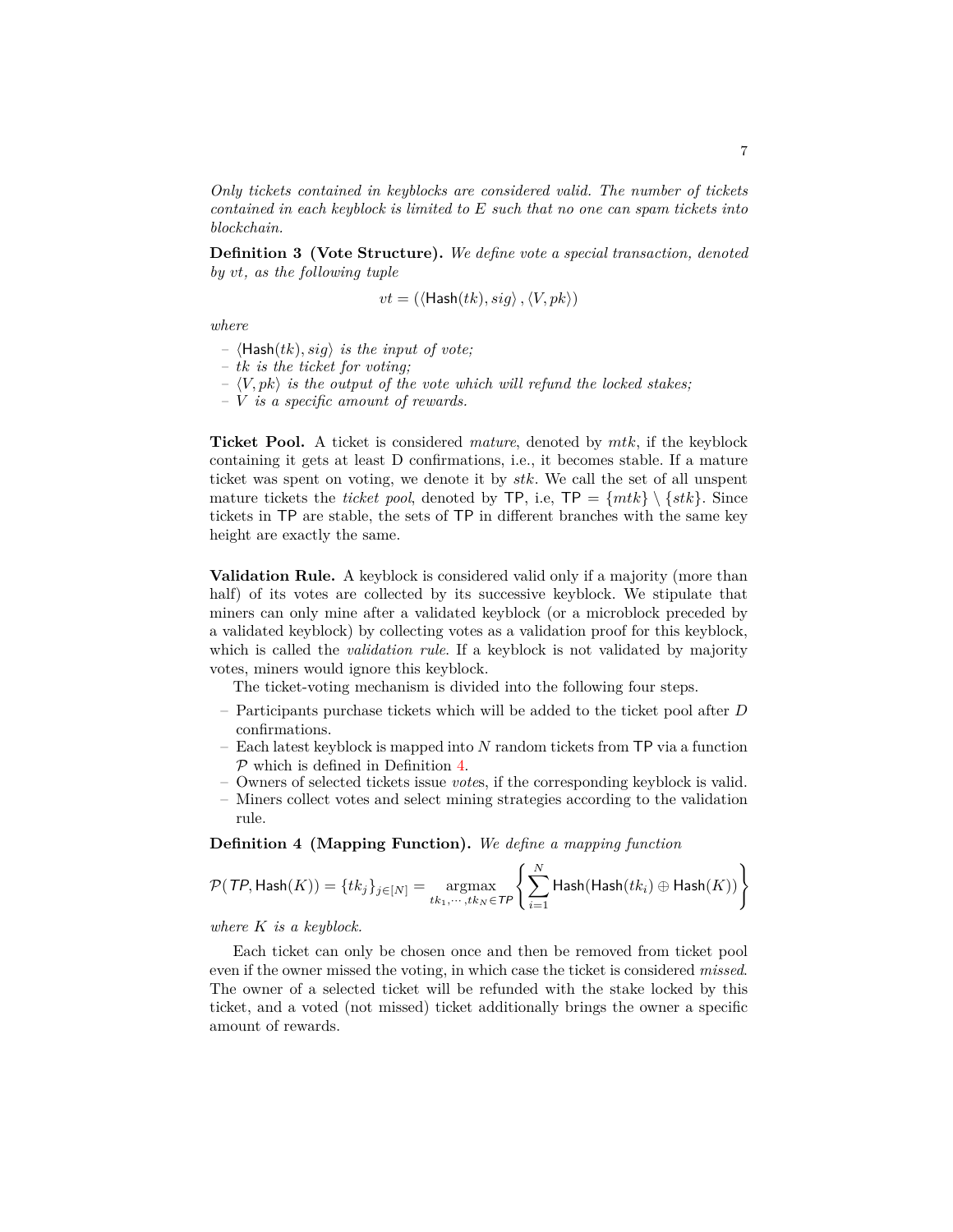**Ticket Price Adjustment Function.** Ticket price is automatically adjusted by the function  $\mathcal{F}(|TP|, P, L)$  which takes as input the size of TP, current ticket price  $P$  and a parameter  $L$ . The initial ticket price is set as a system parameter.  $\mathcal F$ returns a new price  $P'$  which increases exponentially compared to  $P$  if  $|\text{TP}| > L$ , while decreases when  $|TP| < L$ . Therefore, when  $|TP| > L$ , users are reluctant to purchase tickets, while if  $|TP| < L$  users are more willing to. In this way, the size of TP fluctuates around L, thus on average each ticket waits time  $(L/N+D) \times T$ before it is chosen.

A stakeholder with a *p* fraction of total stakes gains a disproportionate advantage by engaging in ticket purchasing if others do not devote all their stakes into tickets. To reduce such advantage, *L* should be large enough such that  $L \times P \approx S/f$ , where *S* is the total amount of stakes and *f* is a constant greater than 1. A stakeholder who holds *β* fraction of the tickets in TP has a probability of  $M(N, \beta)$  to reach majority in the chosen tickets of a keyblock, where  $M(N, \beta) = \sum_{i=1}^{N} N/2 + 1} {N \choose i} \beta^{i} (1 - \beta)^{N - i}.$ 

On startup,  $\overline{PoW}$  is the only consensus protocol because ticket pool is empty at the beginning of the chain. The ticket-voting mechanism begin at key height *R* which is selected such that  $R = L/E + D$ .

#### **2.3 Goshawk: Hybrid Consensus Scheme**

By delicately combining the improved two-layer blockchain structure with the ticket-voting mechanism mentioned above, we construct a novel hybrid consensus scheme, Goshawk. The new block structure is presented in Definition [5.](#page-7-0)

<span id="page-7-0"></span>**Definition 5 (Block Structure II).** *We define a block, denoted by B, as the following tuple*

 $B = (H_{tip,B}, H_{tip,K}, h, k, \{tx\}, \{tk\}, \{vt\}, n)$ 

*where*  $H_{tip,B}$ *,*  $H_{tip,K}$ *,*  $h$ *,*  $k$ *,*  $\{tx\}$ *,*  $n$  *are as in Definition [1.](#page-4-1)* 

Compared to the mining process described in Section [2.1](#page-4-2), in this combined scheme, the miner *P* needs to take the following additional steps.

- In addition to the transaction  $\{tx\}$ ,  $B_{\text{temp}}$  also contains a set of ticket purchasing transactions *{tk}*, which were collected and stored locally by *P* similar to ordinary transactions.
- *P* collects at least *⌊N/*2*⌋* + 1 votes for the previous keyblock (whose hash is  $H_{\text{tip},K}$ , and put this set of votes  $\{vt\}$  into  $B_{\text{temp}}$ . If *P* fails to collect enough votes for  $H_{\text{tip},K}$ , it abandons this keyblock and continue to mine after the previous keyblock.
- The  $\{tk\}$  and  $\{vt\}$  will be ignored if  $B_{\text{temp}}$  turns out to be a microblock, since they are only valid in keyblocks.

When a newly generated keyblock  $K_{\text{new}}$  is broadcast, those stakeholders chosen by this keyblock check this keyblock, issuing and broadcasting votes if it is valid. Other miners collect these votes and switch to mine after  $K_{\text{new}}$  as soon as the votes satisfy the majority rule. The mining process is described in Algorithm [1.](#page-8-1) The structure of Goshawk is shown in Fig[.1.](#page-9-0)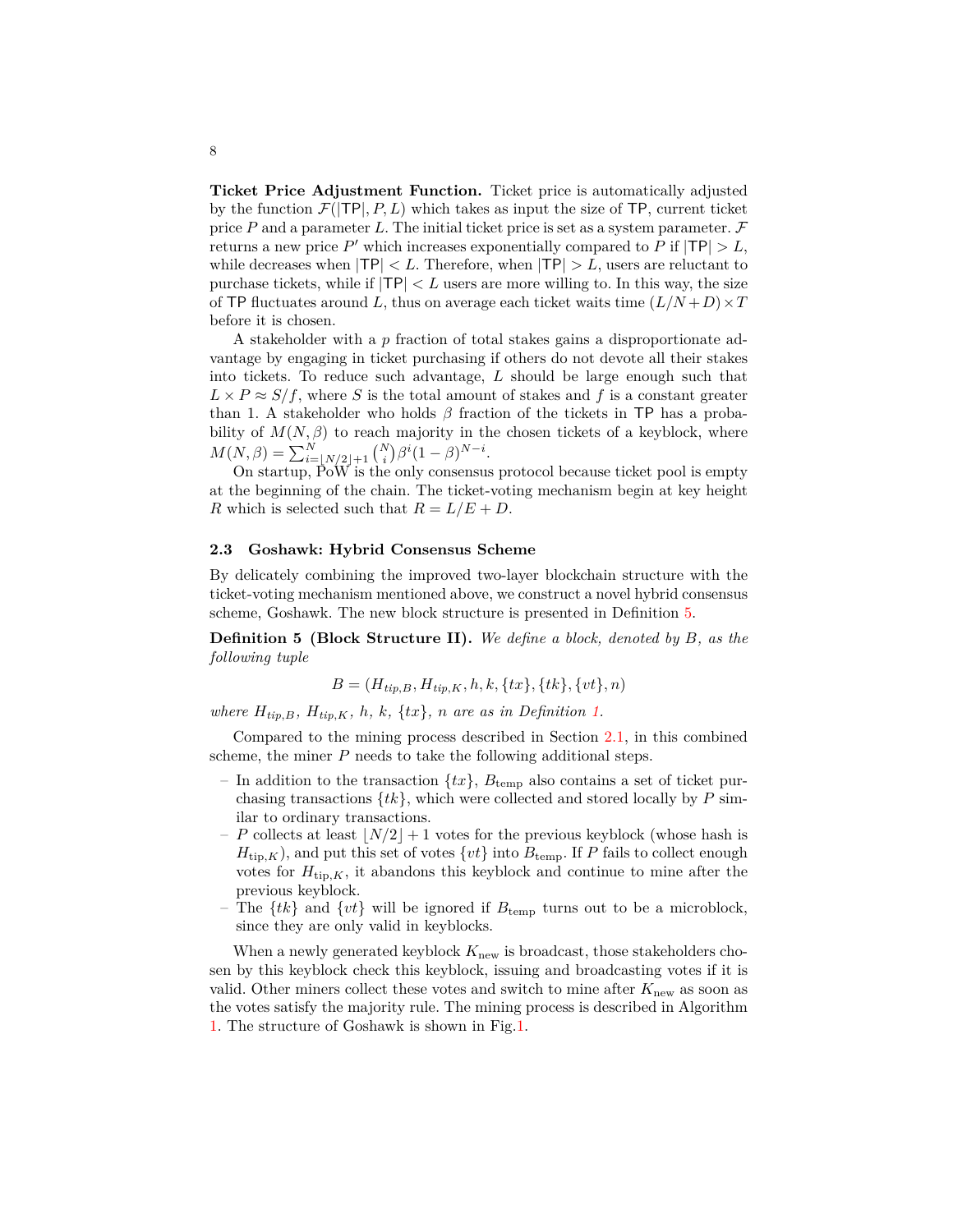**Incentive Mechanism.** Block reward is divided into two parts, a ratio *w* to keyblock miners, the rest to the voters, therefore each voter earns (1*−w*)*/N* of the block reward. Block rewards are spendable only after the containing keyblock is followed by *D* keyblocks. To encourage keyblock miners to collect as many votes as they can, the actual block reward a miner earned is based on how many votes it collects. For example, if *M* votes are collected,  $(1 - w)M/N$  is the precise reward. If a voter misses to vote, it also misses the reward. Microblock miners share the transaction fees, which is split into three parts, where 60% is given to the miner whose block (either keyblock or microblock) contains the transaction, 30% to the next block and 10% to the next keyblock.

#### <span id="page-8-1"></span>**Algorithm 1** Mining process in Goshawk

|     | -------------- - --------------- process ---- cossitum                                                                                          |
|-----|-------------------------------------------------------------------------------------------------------------------------------------------------|
|     | 1: procedure MINING                                                                                                                             |
|     | 2: loop:                                                                                                                                        |
| 3:  | $B_{\text{temp}} \leftarrow H_{\text{tip},B}    H_{\text{tip},K}    h    k    n    {\text{tx}} \text{ }    {\text{tk}} \text{ }    {\text{wt}}$ |
| 4:  | if Hash $(B_{temp}) \le T_K$ then                                                                                                               |
| 5:  | $K_{\text{new}} \leftarrow B_{\text{temp}}$                                                                                                     |
| 6:  | P broadcast $K_{\text{new}}$                                                                                                                    |
| 7:  | else if $\text{Hash}(B_{\text{temp}}) \leq T_M$ then                                                                                            |
| 8:  | $M_{\text{new}} \leftarrow B_{\text{temp}}$                                                                                                     |
| 9:  | P broadcast $M_{\text{new}}$                                                                                                                    |
| 10: | end if                                                                                                                                          |
| 11: | <b>if</b> P recieved $K_{\text{new}}$ and ReceiveMajorityVotesOf( $K_{\text{new}}$ )                                                            |
| 12: | and IsTipOfMainChain $(K_{\text{new}})$ then                                                                                                    |
| 13: | $H_{\text{tip},B} \leftarrow \text{Hash}(K_{\text{new}})$                                                                                       |
| 14: | $H_{\text{tip},K} \leftarrow \text{Hash}(K_{\text{new}})$                                                                                       |
| 15: | $h \leftarrow \text{GetHeightOf}(K_{\text{new}}) + 1$                                                                                           |
| 16: | $k \leftarrow$ GetKeyHeightOf( $K_{\text{new}}$ ) + 1                                                                                           |
| 17: | else if P recieved $M_{\text{new}}$                                                                                                             |
| 18: | and ReceiveMajorityVotesOf(GetPreviousKeyBlockOf( $M_{\text{new}}$ ))                                                                           |
| 19: | and IsTipOfMainChain $(M_{\text{new}})$ then                                                                                                    |
| 20: | $H_{\text{tip},B} \leftarrow \text{Hash}(M_{\text{new}})$                                                                                       |
| 21: | $H_{\text{tip},K} \leftarrow \text{Hash}(GetPreviousKeyBlockOf}(M_{\text{new}}))$                                                               |
| 22: | $h \leftarrow \text{GetHeightOf}(M_{\text{new}}) + 1$                                                                                           |
| 23: | $k \leftarrow$ GetKeyHeightOf( $M_{\text{new}}$ )                                                                                               |
| 24: | end if                                                                                                                                          |
| 25: | $n \leftarrow n+1$                                                                                                                              |
| 26: | goto loop.                                                                                                                                      |
|     | 27: end procedure                                                                                                                               |
|     |                                                                                                                                                 |

# <span id="page-8-0"></span>**3 Security Analysis**

Our protocol has two goals. One is the incentive compatibility. All rational participants would operate honestly since they benefit nothing deviating from the protocol. Another one is robustness against "51%" attack and selfish mining attack.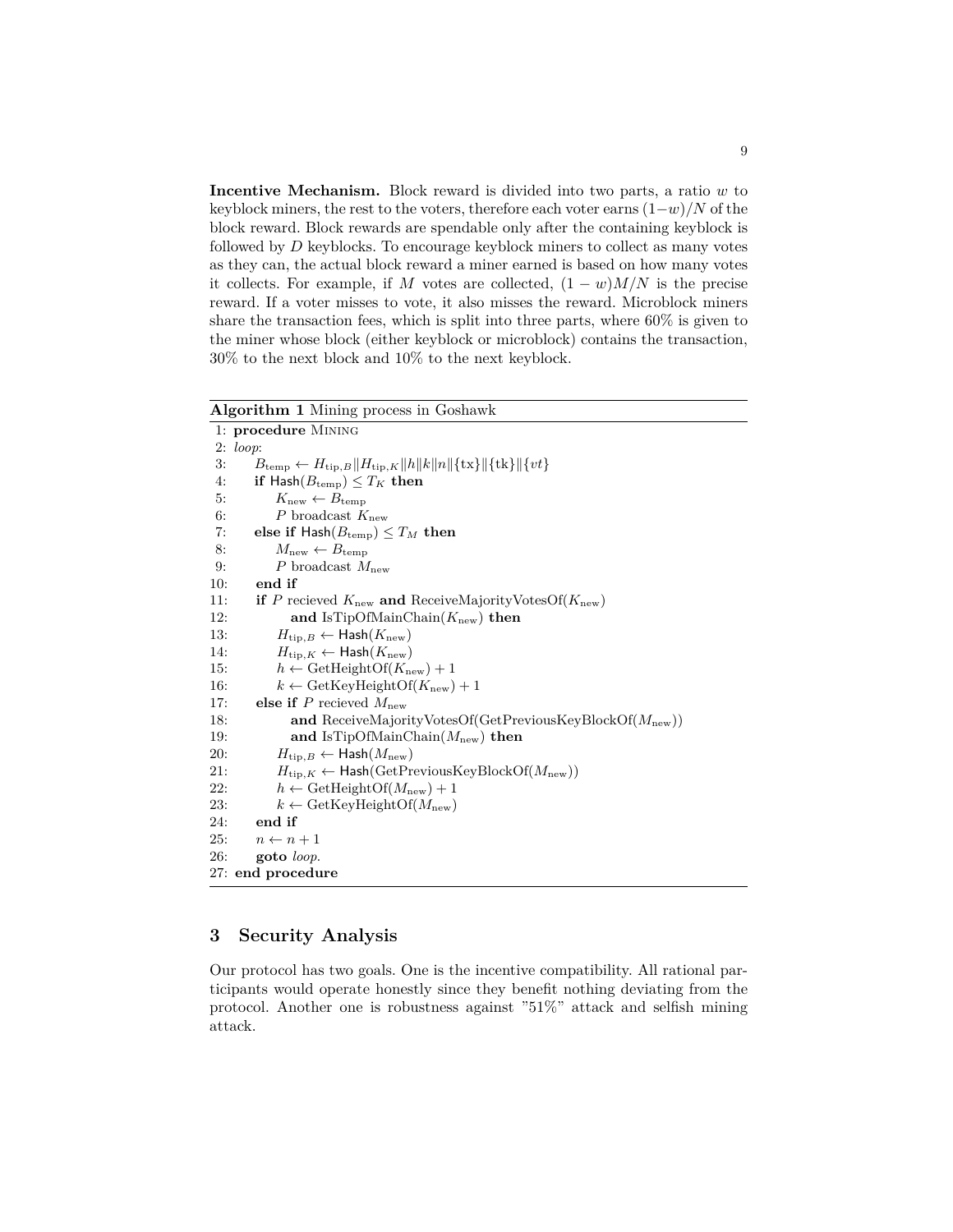

<span id="page-9-0"></span>Fig. 1. The structure of Goshawk. The tickets are denoted by dots, the transactions are denoted by cross marks, the keyblocks are denoted by big rectangles, and the microblocks are denoted by small rectangles. A keyblock contains transactions and add tickets into ticket pool. Meanwhile, a keyblock pseudo-randomly selects tickets which will be removed from ticket pool. Chosen stakeholders vote for keyblock to validate it and votes will be contained by the next keyblock.

## **3.1 Incentive Compatibility**

We show that our Goshawk scheme is incentive-compatible (i.e. each participant benefits nothing from deviating from the protocol) under the assumption that all participants are rational.

**Strategy of rational participants.** In this part, we show that all rational participants obey the mining rule. That is, rational participants always mine on the latest validated block. In another word, any participant gains no marginal revenue by deviating from the rule above (i.e. the Nash equilibrium of Goshawk). The latest valid block can be a keyblock or a microblock, in the following, we will discuss the rational strategies for each case respectively. Tab. [2](#page-9-1) presents some of the notations used subsequently.

| Notation Description                                                  |  |  |  |  |  |  |
|-----------------------------------------------------------------------|--|--|--|--|--|--|
| The fraction of transaction fee included in one block for the         |  |  |  |  |  |  |
| current block owner                                                   |  |  |  |  |  |  |
| The fraction of transaction fee included in one block for the next    |  |  |  |  |  |  |
| block owner                                                           |  |  |  |  |  |  |
| The block reward for a keyblock                                       |  |  |  |  |  |  |
| The fraction of transaction fee included in one block for the next    |  |  |  |  |  |  |
| keyblock owner                                                        |  |  |  |  |  |  |
| Total transaction fees included in one block                          |  |  |  |  |  |  |
| The difficulty ratio, i.e. the ratio of difficulties of mining a key- |  |  |  |  |  |  |
| block and mining a microblock                                         |  |  |  |  |  |  |
| The probability for one miner to generate the next block, and         |  |  |  |  |  |  |
| this block is keyblock                                                |  |  |  |  |  |  |
|                                                                       |  |  |  |  |  |  |

<span id="page-9-1"></span>**Table 2.** Table of Notations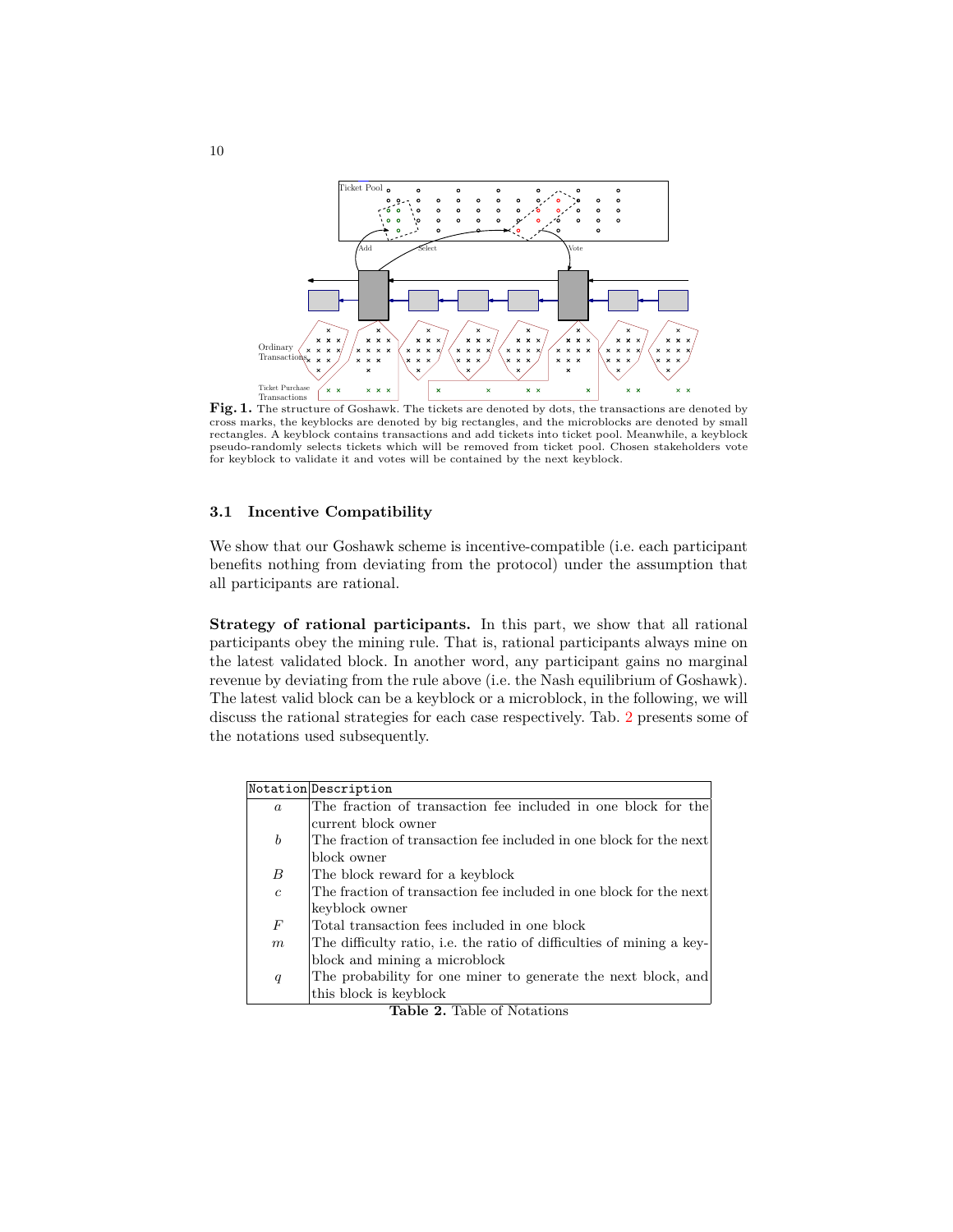

<span id="page-10-0"></span>**Fig. 2.** Mining Strategy in Case 1.

**Case 1. A keyblock as the latest valid block.** As shown in Fig. [2](#page-10-0), when the latest valid block is a keyblock, one participant may mine after the latest keyblock (block *E*), or after the previous microblock (block *D*) to reach a higher revenue. We compare the expected revenues with two strategies above and prove that following the longest keyblock rule (i.e. mining after block *E*) is the rational choice. In the following discussion, we use  $q$  to denote the probability of one participant's generating the next block and the block is keyblock, then its probability for her to generate the next block and the block is a microblock is (*m −* 1)*q*. Also, we assume each keyblock contains block reward *B*, and each block (keyblock or microblock) contains the same amount of transaction fee *F*. For distinction, we denote the transaction fee in a microblock by  $F_{\text{pm}}$ , the fee in a keyblock by  $F_{\rm pk}$ , and the fee in the block currently being mined by  $F_{\rm now}$ . Moreover,  $\Sigma F_{\text{prev}}$  (ideally  $\Sigma F_{\text{prev}} \approx mF$ ) denotes the sum of all transaction fees included from the previous keyblock (block *A* in Fig. [2](#page-10-0)) to the previous microblock (block *D*).

|                                                                                                                                                                          | Mining a keyblock                                                                                                                 | Mining a microblock |  |  |  |
|--------------------------------------------------------------------------------------------------------------------------------------------------------------------------|-----------------------------------------------------------------------------------------------------------------------------------|---------------------|--|--|--|
| Block $E$                                                                                                                                                                | $ (a+c)\times F_{\rm pk}+b\times F_{\rm now}+B a\times F_{\rm pk}+b\times F_{\rm now}$                                            |                     |  |  |  |
| Block $D$                                                                                                                                                                | $ c \times \Sigma F_{\mathrm{prev}} + a \times F_{\mathrm{pm}} + b \times  a \times F_{\mathrm{pk}} + b \times F_{\mathrm{now}} $ |                     |  |  |  |
|                                                                                                                                                                          | $ F_{\rm now}+B $                                                                                                                 |                     |  |  |  |
| $\mathbf{L}_{\text{a}}$ b $\mathbf{L}_{\text{a}}$ December $\mathbf{L}_{\text{a}}$ leads $\mathbf{L}_{\text{a}}$ and $\mathbf{L}_{\text{a}}$ and $\mathbf{L}_{\text{a}}$ |                                                                                                                                   |                     |  |  |  |

**Table 3.** Revenues Following Block *E* or *D*.

Hence, the expected revenue following the right block (block *E*) is

$$
R = q \times ((a+c) \times F_{\text{pk}} + b \times F_{\text{now}} + B) + (m-1)q \times (a \times F_{\text{pk}} + b \times F_{\text{now}})
$$
  
=  $q \times ((a+c) \times F + b \times F + B) + (m-1)q \times (a \times F + b \times F)$   
=  $((1-c) \times m + c)q \times F + q \times B$ .

By deviating the rule, a miner may generate a block after block *D*. In this case, we regard that the probability of its block's conquering the existing block is smaller than 1*/*2. This is simple to understand since less than half participants switches to an alternative chain when the chain is forked into two branches. Due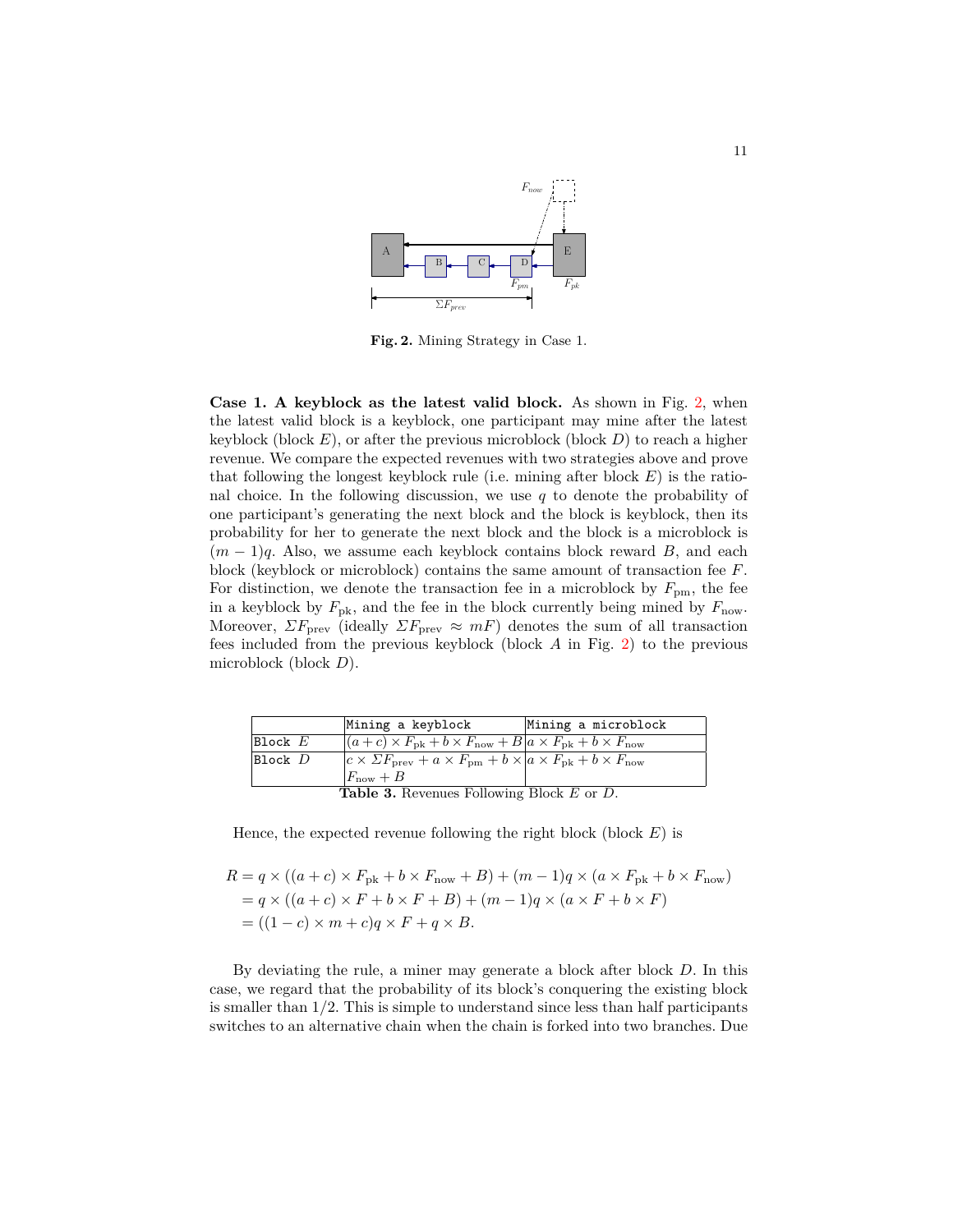to this, the expected revenue via mining after block *D* is

$$
R' < \frac{1}{2} \times q \times (c \times \Sigma F_{\text{prev}} + a \times F_{\text{pm}} + b \times F_{\text{now}} + B)
$$
\n
$$
+ \frac{1}{2} \times (m - 1)q \times (a \times F_{\text{pk}} + b \times F_{\text{now}})
$$
\n
$$
= 0.5 \, mg \times F \times (a + b) + 0.5q \times c \times \Sigma F_{\text{prev}} + 0.5q \times B.
$$

Obviously,  $\Sigma F_{\mathrm{prev}}$  is related to the number of microblocks between two keyblocks. Let *X* be a random variable which denotes the number of microblocks between two keyblocks. Then, *X* follows a geometric distribution with parameter *m*. Thus, we have:  $P(X = k) = \frac{1}{m}(1 - \frac{1}{m})^{k-1}$ . For a given parameter  $\theta$ , we can get:

$$
P_1 := \sum_{k=0}^{\infty} P(X = k) = \sum_{k=0}^{\infty} \frac{1}{m} (1 - \frac{1}{m})^{k-1} = (1 - \frac{1}{m})^{\theta \times m - 1}
$$

This probability  $P_1$  increases in  $m$ , and we have  $\lim_{m\to\infty} P_1 = e^{-\theta}$ . Thus, we get  $P_1 < e^{-\theta}$ . If we set parameter  $\theta = 5$ , the probability that there are 5*m* microblocks between two keyblocks is under 0*.*62%, which is small. According to above analysis,  $\Sigma F_{\text{prev}} \leq 5mF$ , (ideally  $\Sigma F_{\text{prev}} \approx mF$ ). Thus,

$$
R' < 0.5mq \times F \times (a+b) + 0.5q \times c \times \Sigma F_{\text{prev}} + 0.5q \times B
$$
\n
$$
< 0.5mq \times F \times (1+4c) + 0.5q \times B.
$$

Letting  $R > R'$ , we get  $\frac{1}{2}(1+4c) < 1-c$  and hence  $c < \frac{1}{6}$ . In our implementation, we select  $a = 0.3, b = 0.\overline{6}, c = 0.1$ . Then, the expected revenue following the right block (block *E*) is

$$
R \approx ((1-c) \times m + c)q \times F + q \times B = (0.9m + 0.1)q \times F + q \times B.
$$

And the expected revenue via mining after block *D* is

$$
R' < 0.5\text{mg} \times F \times (1 + 4\text{c}) + 0.5q \times B \approx 0.7\text{mg} \times F + 0.5q \times B.
$$

Obviously  $R' < R$ , which leads to the conclusion that the rational strategy is to follow the right block *E*.

**Case 2. A microblock as the latest valid block.** In the second case (as shown in Fig. [3](#page-12-0)), one miner may mine a block following *C* or *D*. However, all the revenues received by following *C* can also be received by following *D*. Moreover, the miner will lost transaction fees of block *D*, if it mines after block *C* and successfully finds a keyblock. For this reason, rational participants always mine after the latest block in this case.

#### **3.2 Robustness**

**Fault-tolerance property.** We assume a worst adversary who tries to undermine the system by proposing an invalid block without considering its own merits.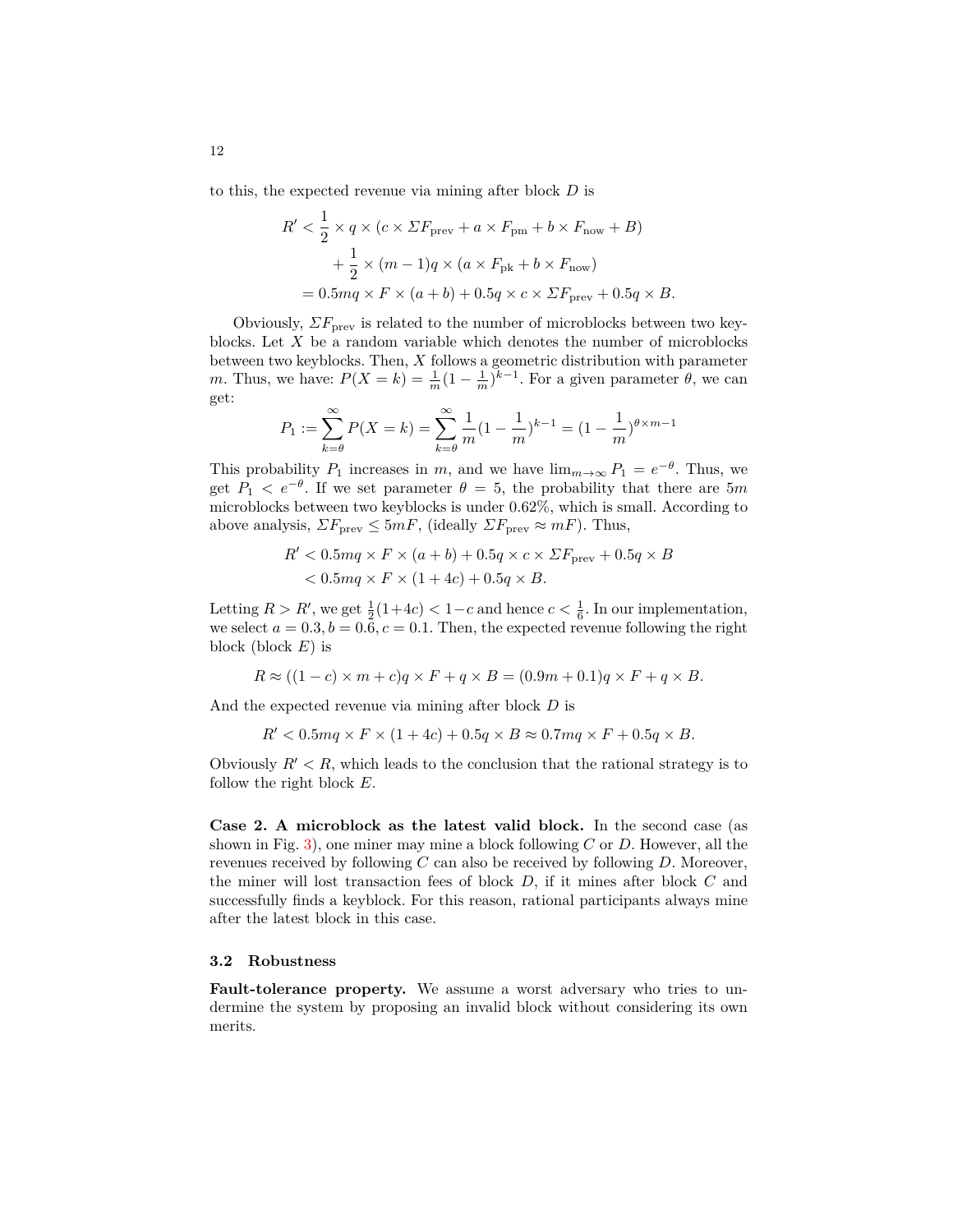

<span id="page-12-0"></span>**Fig. 3.** Mining Strategy in Case 2.

In this part, microblocks are not considered since they have nothing to do with the forks of the main chain. Therefore, we directly use "block" in place of "keyblock" when no ambiguity exists. In a purely PoW-based cryptocurrency like Bitcoin, the probability of one participant's undermining the system is roughly same as the fraction of its computation power among all participants. This is the fault-tolerance property of PoW. However, in a hybrid scenario, the description of the fault-tolerance property is more sophisticated. To begin with, we propose a definition.

**Definition 6** ( $\varphi$ **-fault-tolerance).** For a binary function  $\varphi$ :  $[0,1] \times [0,1] \rightarrow$ [0*,* 1]*, a cryptocurrency scheme achieves φ-fault-tolerance, if and only if for any adversary with α fraction of total computation power and β fraction of total stake, its probability of successfully proposing an invalid block should be no greater than φ*(*α, β*)*.*

From this definition, we can formally analyze the fault-tolerance of our newly proposed Goshawk consensus scheme.

#### **Theorem 1 (Fault-tolerance of Goshawk).** *Goshawk achieve an*

*αγ*(*β*)  $\frac{\alpha\gamma(\beta)}{1-\alpha-\gamma(\beta)+2\alpha\gamma(\beta)}$ -fault-tolerance, where  $\gamma(\beta) = \sum_{i=\text{LN}/2}^{N} \binom{N}{i} \beta^{i} (1-\beta)^{N-i}$ , N *is number of tickets each block selects.*

*Proof.* Since  $\varphi(\alpha, \beta)$  is an upper-bound of adversary's advantage, we can assume that all malicious computation power and stakes are held by one single adversary. By the definition of fault-tolerance, the adversary with computation power of rate  $\alpha$  and stake of rate  $\beta$  tries to mine an invalid block and proposes this block (i.e. the malicious block is voted by most corresponding ticket voters, since honest voters will not vote to invalid blocks, this equals to having at least half voters controlled by this adversary). Also, the adversary does not vote on all blocks generated by honest parties.

For simplicity, we define the following three events.

- *EA*: A keyblock is found by the adversary, and more than half of its corresponding tickets are controlled by the adversary.
- $-E_B$ : A keyblock is found by the adversary, while more than half of its corresponding tickets are at hands of honest parties.
- $-E<sub>C</sub>$ : A keyblock is found by an honest participant, while more than half of its corresponding tickets are controlled by the adversary.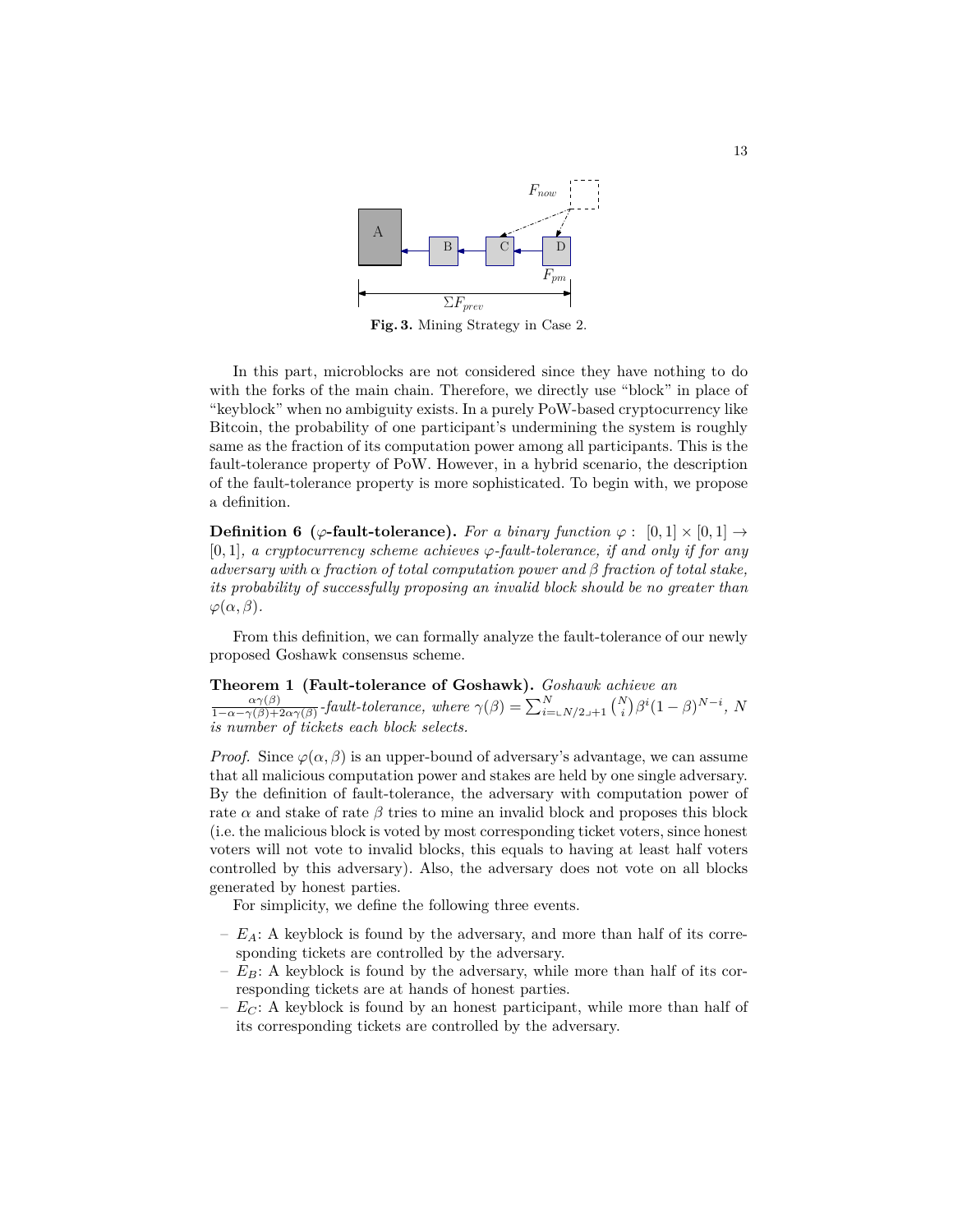From here, we can calculate the upper-bound of adversary's chance of proposing an invalid block. Obviously,

$$
\varphi(\alpha,\beta) = \sum_{i=1}^{\infty} (\Pr[E_B \lor E_C])^{i-1} \Pr[E_A] = \sum_{i=1}^{\infty} (\alpha (1 - \gamma) + (1 - \alpha) \gamma)^{i-1} \alpha \gamma
$$

$$
= \frac{\alpha \gamma}{1 - \alpha - \gamma + 2\alpha \gamma}
$$

where  $\gamma$  is the probability that most corresponding tickets regarding to one block is held by the adversary:  $\gamma(\beta) = \sum_{i=\lfloor N/2 \rfloor+1}^{N} {\binom{N}{i}} \beta^{i} (1-\beta)^{N-i}$ .

We can observe that when  $\gamma = 1$ , the adversary can successfully deny any blocks not proposed by herself, and hence  $\varphi(\beta) = 1$ . On the contrary, when  $\gamma = 0$ , any adversary block is denied by honest participants, and therefore  $\varphi(\beta) = 0$ . These are satisfied in case of  $\varphi(\alpha, \beta) = \frac{\alpha \gamma(\beta)}{1 - \alpha - \gamma(\beta) + 2\alpha \gamma(\beta)}$ .

For any adversary with *α* fraction of total computation power and *β* fraction of total stake, to perform a "51%" attack, it should at least attain  $\varphi(\alpha, \beta) > \frac{1}{2}$ . That is,  $\frac{\alpha \gamma}{1-\alpha - \gamma + 2\alpha \gamma} > \frac{1}{2} \iff \alpha > 1 - \gamma$ . Assuming that  $\beta = 20\%, N = 5$ , then  $\gamma \approx 6\%$ , and the adversary must have over  $1 - \gamma \approx 94\%$  total computation power to successfully launch a "51%" attack.

**Selfish Mining Resistance.** In a purely PoW-based cryptocurrency system, the selfish mining can be relatively easily performed by continuously mining in a separated environment, and is thereby hard to notice, and hard to prevent. For instance, an adversary with more than 1*/*3 total hash rate (instead of 1*/*2) can launch the selfish mining attack. However, in Goshawk, a block has to be validated by corresponding voters. That is to say, to secretly mining a continuous sequence of blocks, a block is only "useful" when its corresponding tickets are mostly held by itself. Formally, to prevent adversary's launching the selfish mining attack, instead of purely PoW-based cryptocurrencies'  $\alpha < \frac{1}{3}$  (see explanation in [[15\]](#page-18-1)), we have an upper bound  $\varphi(\alpha, \beta) < \frac{1}{3}$ . That is,  $\frac{\alpha \gamma}{1-\alpha-\gamma+2\alpha\gamma} < \frac{1}{3} \iff \alpha < \frac{1-\gamma}{1+\gamma}$ . Supposing  $\beta = 20\%$ ,  $N = 5$ , then  $\gamma \approx 6\%$ , and the adversary has to attain  $\frac{1-\gamma}{1+\gamma} \approx 89\%$  overall computation power to launch the selfish mining attack.

# <span id="page-13-0"></span>**4 Flexibility of Protocol Upgrade**

A *hardfork change* is a change to the blockchain protocol that makes previously invalid rules valid, and therefore requires all participants to upgrade. Any alteration to blockchain which changes the blockchain structure (including block hash), difficulty algorithm, voting rules or enlarges the scope of valid transactions is a hardfork change. These hardforks are inevitable for the evolution of blockchain, however, it is extremely difficult to implement in a distributed network. For example, where to scale up existing protocol is a raging debate in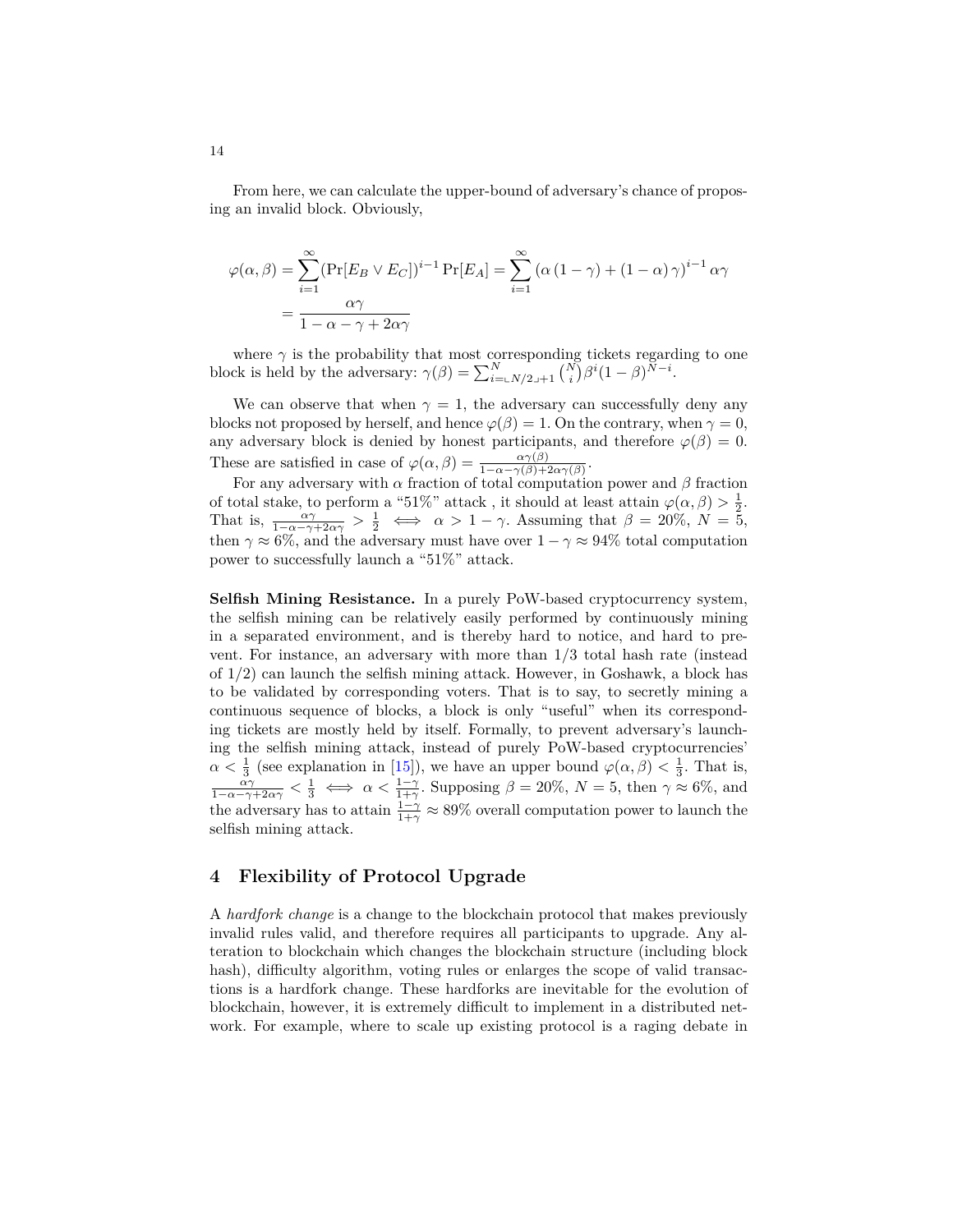<span id="page-14-0"></span>**Algorithm 2** two-phase upgrade process

|     | 1: procedure UPGRADE                                                 |
|-----|----------------------------------------------------------------------|
| 2:  | $isNote \leftarrow 0$                                                |
| 3:  | voteBegin $\leftarrow 0$                                             |
| 4:  | expire $\leftarrow$ 3                                                |
|     | 5: loop:                                                             |
| 6:  | <b>if</b> keyHeight mod $W = 0$ and MeetUpgradeRequirement() then    |
| 7:  | voteBegin $\leftarrow$ 1                                             |
| 8:  | end if                                                               |
| 9:  | if vote Begin $= 1$ and is Vote $= 0$ and Ticket Is Selected () then |
| 10: | VoteForUpgrade()                                                     |
| 11: | $isNote = 1$                                                         |
| 12: | end if                                                               |
| 13: | <b>if</b> keyHeight mod $W = 0$ and voteBegin = 1 then               |
| 14: | <b>if</b> VoteFailed() then return false                             |
| 15: | else if VotePassed() then                                            |
| 16: | ActiveUpgradeAfterNextRCI() return false                             |
| 17: | else                                                                 |
| 18: | if expire $> 0$ then                                                 |
| 19: | $\text{expire} \leftarrow \text{expire} - 1$                         |
| 20: | $isNote = 0$                                                         |
| 21: | else return false                                                    |
| 22: | end if                                                               |
| 23: | end if                                                               |
| 24: | end if                                                               |
| 25: | goto loop.                                                           |
|     | 26: end procedure                                                    |
|     |                                                                      |

the Bitcoin community and is not well settled yet. The reason why hardfork changes are difficult to implement is that stakeholders can not participate fairly in the protocol upgrade events which is usually determined by a small group of powerful parties such as core developers, wealthy participants and influential organizations. If some participants refuse to upgrade, a permanent fork will emerge.

Inspired by DASH and Decred, we introduce a two-phase upgrade process to grant decision-making power to each stakeholder via ticket-voting mechanism, activating the hardfork changes if the protocol upgrade wins the voting. We denote every *W* keyblock intervals by a Rule Change Interval (RCI). The twophase upgrade process is described in Algorithm [2](#page-14-0).

First Phase. The first phase is to meet the upgrade requirement over the network. After the hardfork code which initially disables new functions is released, a majority of participants need to upgrade firstly. The hardfork changes are divided into two categories: changes of mining and changes of voting. For the first one, At least *x* percent of the last *W* keyblocks must have the latest block version. For the second one, *y* percent of the votes in the last *W* keyblocks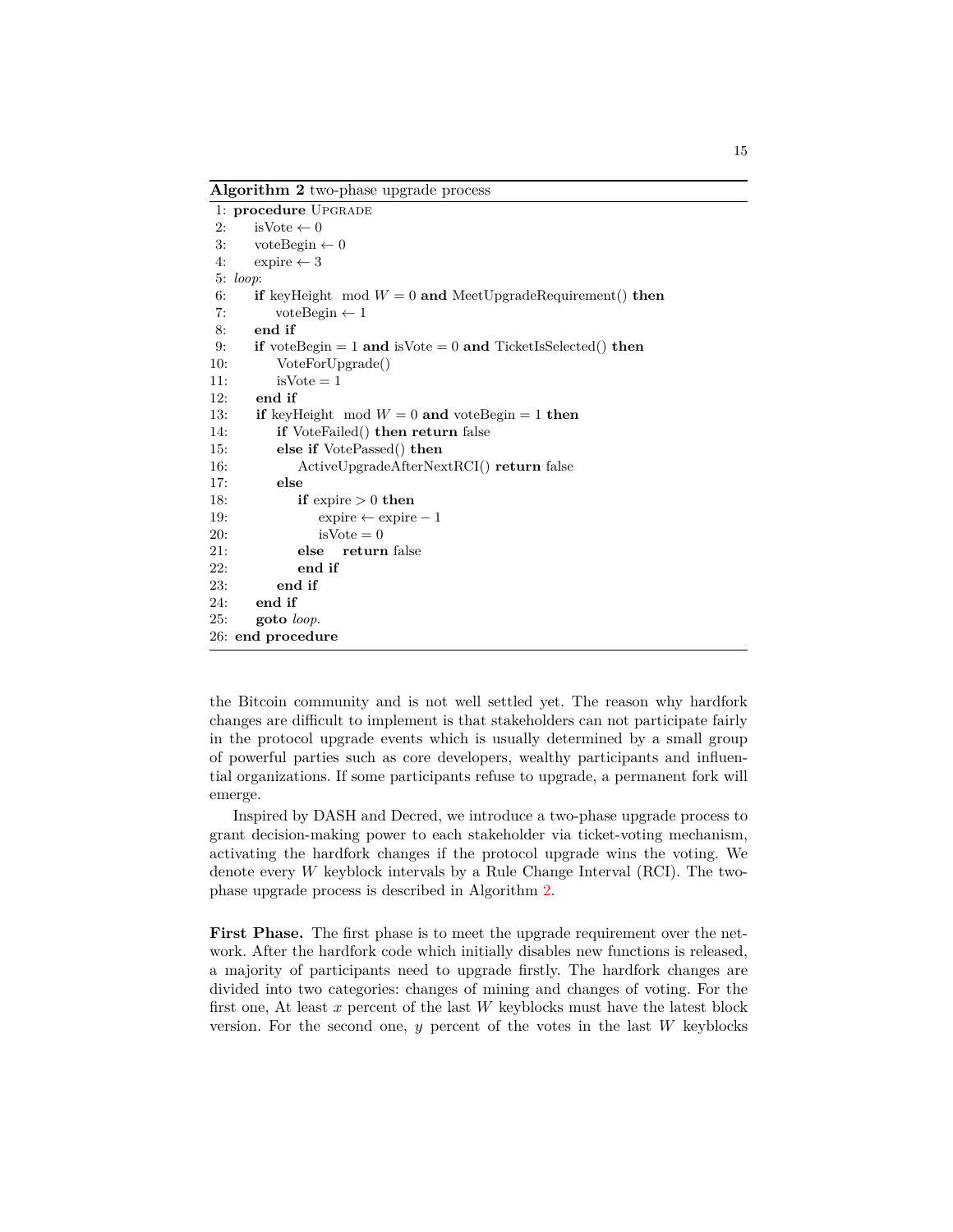must have the latest vote version. Once upgrade threshold is met, the voting is scheduled to begin from the first keyblock of the next RCI.

**Second Phase.** The second phase is the actual voting. There are at most  $W \times N$  votes cast during a single RCI. The final keyblock of the RCI tallies the votes within the RCI, and determines outcomes prior to the next keyblock being mined. Possible outcomes are as follows:

- If the number of votes fail to meet the Yes (or No) majority threshold (i.e.,  $z$  percent of votes are Yes (or No)), the voting process keeps on for the next RCI.
- If the number of votes reach the Yes majority threshold, the voting process exits and the hardfork changes will activate after next RCI (the next RCI is set aside for unupgraded users to upgrade).
- If the number of votes reach the No majority threshold, the voting process exits and the hardfork changes will never activate.
- If the voting process never reaches the majority vote threshold in *Z* rounds of RCI, the voting process expires and the hardfork changes will never activate.

With the design of the two-phase upgrade process, stakeholders fairly participate in the protocol upgrade. Successful hardfork changes, which obtain the majority of votes, smoothly accomplish activation and implementation, while failed changes would naturally be buried. The upgrade for the benefit of the majority achieves healthy evolution of the blockchain ecology.

# <span id="page-15-0"></span>**5 Protocol Evaluation and Performance Test**

Implementation. This scheme has been implemented by Hcash. The source code of Hcash can be found in Github<sup>[3](#page-15-1)</sup>. We deployed a global network (the *testnet*) to test our code of Hcash. The testnet was maintained for three months, during which we have simulated various possible attacks and a pressure test on this network. Results show that our scheme is practical and robust within all scenarios under our considerations.

**The Testnet.** The testnet was deployed and maintained from September 29*th* to December 21*st* of 2017. The block size was set to be 2MB and keyblocks were generated every 5 minutes. The difficulty of mining a microblock was  $\frac{1}{32}$  that of keyblock, i.e.,  $T_M/T_K = 32$  (except for the pressure test, where the block size and  $T_M/T_K$  were variables). The expected volume of the ticket pool was 40960 tickets. Each keyblock was voted by 5 randomly selected tickets, adding at most 20 new tickets into the ticket pool. Each ticket became mature after the generation of 128 new keyblocks.

We deployed 9 nodes as *DNSSeeds* via cloud services provided by *Alibaba* and *Amazon*[4](#page-15-2) , located in Beijing, San Francisco, Shanghai, Shenzhen, Sidney,

<span id="page-15-1"></span><sup>3</sup> <https://github.com/HcashOrg/hcashd>

<span id="page-15-2"></span><sup>4</sup> <https://aws.amazon.com/>, <https://www.alibabacloud.com/en>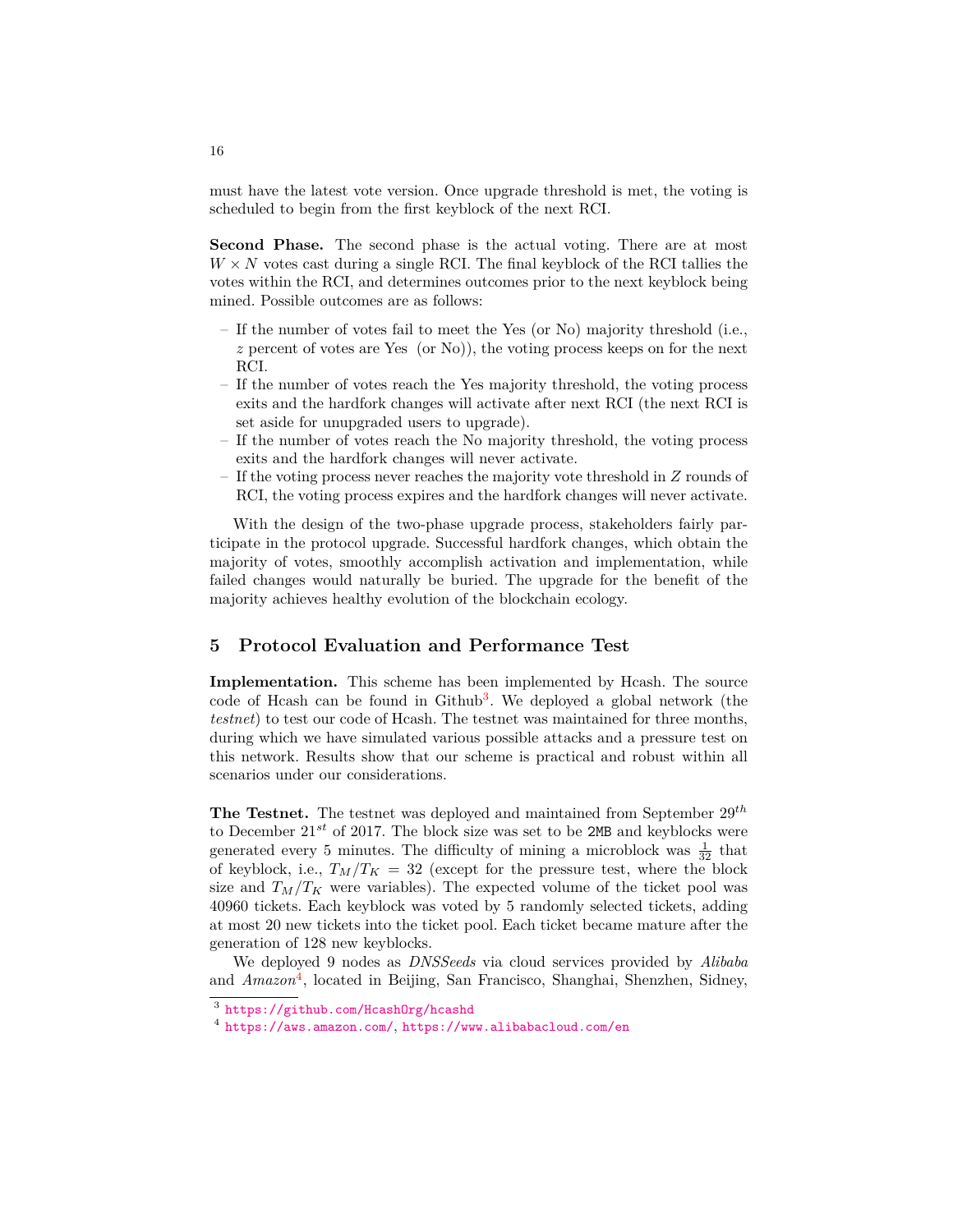

<span id="page-16-0"></span>**Fig. 4.** Deceleration of Chain Growth under Different Percentage of Malfunction Voters

Singapore, and Tokyo, respectively. In particular, 25 nodes were physically deployed in Shanghai to constitute the network. Moreover, during the test period of three months, hundreds of nodes were detected to join and leave the network dynamically from over ten countries worldwide. In another word, the testnet had experienced complex conditions, hence its robustness has been thoroughly tested.

**Malfunction of Voters.** As described in our protocol, each keyblock is validated by certain voters, each corresponding to one randomly selected element of the ticket pool. In practice, a certain fraction of selected voters might be malfunction nodes, who fail to broadcast its vote due to either a breakdown or malicious purposes. In this case, some keyblock may not be validated by enough votes and hence the growth rate of the chain is reduced. To simulate this, we randomly had certain voters withhold their votes. As a result of our simulations, Fig. [4](#page-16-0) shows the deceleration rate of chain growth (the resultant growth rate of keyblocks over the rate without malfunction) varying according to different percentages of malfunction voters. Obviously, such a malfunction affects the chain grow rate to only a minor extent even if 20% voters fall into a malfunction.

|          |                  |                              | Blockchain Keyblock Interval Block Size Microblock Interval Transaction Size Throughtput (TPS) |           |                 |
|----------|------------------|------------------------------|------------------------------------------------------------------------------------------------|-----------|-----------------|
| Bitcoin  | $10 \text{ min}$ | $1 \text{ MB}$ .             |                                                                                                | $250 B$ o |                 |
| Ethereum | 15 s             |                              |                                                                                                |           | $25 \div$       |
| Decred   | $5 \text{ min}$  | $0.384 \text{ MB}$ $\bullet$ |                                                                                                | $250 B$ o | 5.              |
| Goshawk  | $5 \text{ min}$  | $2 \text{ MB}$ $\bullet$     | $18.75$ s                                                                                      | $250 B$ o | $270 +$         |
| Goshawk  | $5 \text{ min}$  | 8 MB                         | 9.38 s                                                                                         | $250 B$ o | 1550<br>$\star$ |

<span id="page-16-1"></span>**Table 4.** Throughput Comparison where values marked by *•* stand for upper bounds, *◦* for lower bounds, *⋆* for measurements.

**The Pressure Test.** We launched a pressure test to measure the scalability of Goshawk. During our test, the expected keyblock interval was constantly 5 minutes along with various block sizes and difficulty ratios. We deployed 28 nodes, of whom 4 took part in the PoS via ticket purchasing and voting, 20 took part in the PoW via mining and 4 kept producing an overloaded amount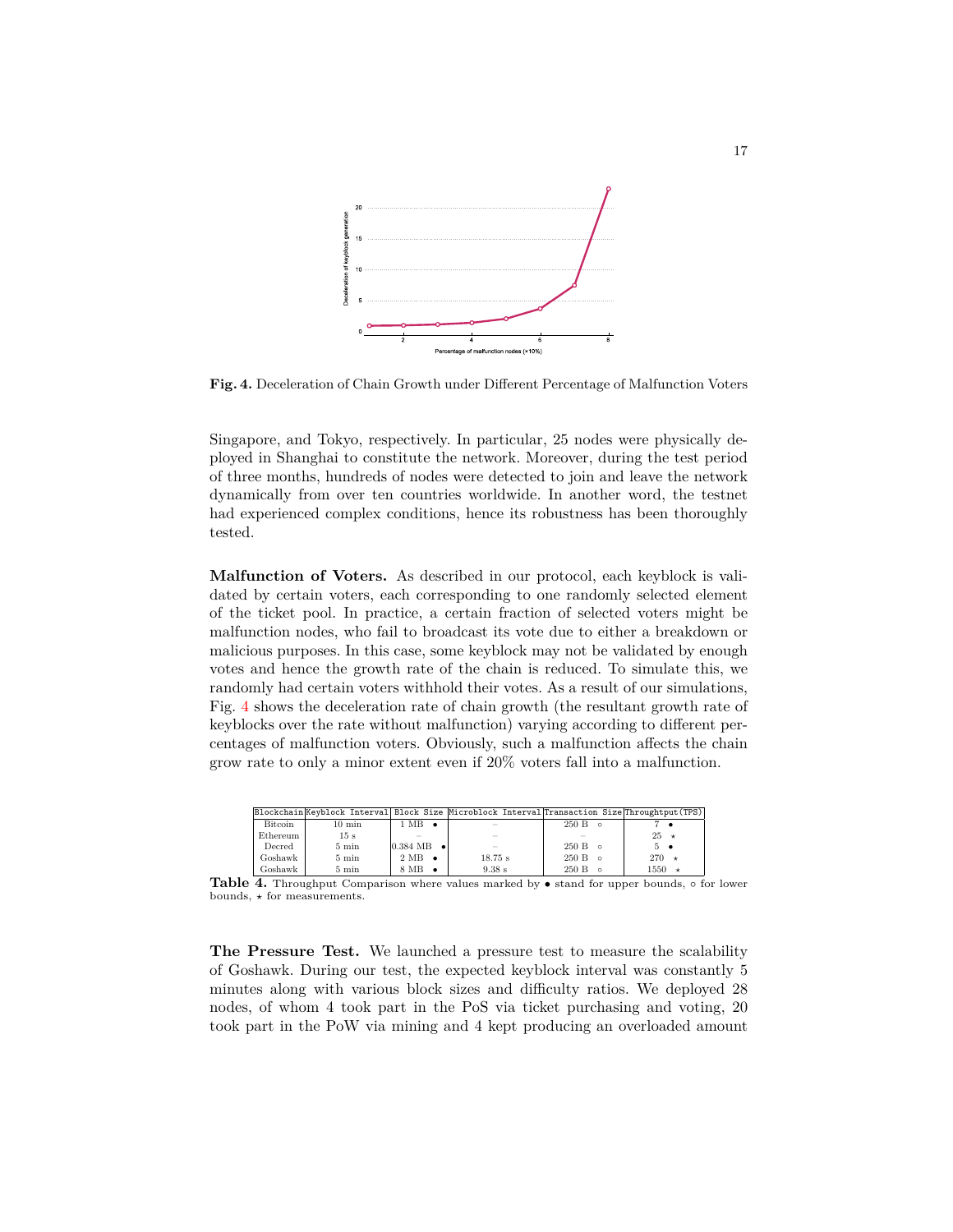of transactions. This test proceeded for four days, and the results are compared with Bitcoin, Ethereum and Decred as shown in Tab. [4](#page-16-1).

### <span id="page-17-7"></span>**6 Conclusion**

Past experience has proven that PoW fits for various permission-less blockchains very well as a powerful distributed agreement protocol, though it still needs to be improved in the aspects of efficiency, fairness, robustness and flexibility. Consequently, many attempts have been made to address or mitigate the issues related to PoW, while the current state of art focuses on the solutions to one or a few parts of the issues and is still far from satisfactory.

In this paper, we proposed Goshawk, the first novel PoW-driven blockchain protocol with high efficiency, strong robustness, as well as good flexibility. Goshawk is actually a hybrid consensus protocol, in which a two-layer chain structure with two-level PoW mining strategy and a ticket-voting mechanism are combined delicately. More specifically, we adopted the two-layer chain structure (i.e., keyblocks/microblocks) given in Bitcoin-NG, and further improved it by introducing two-level PoW mining strategy (i.e., keyblocks and microblocks with two different mining difficulties, respectively). This guarantees the high throughput of our scheme, while obviating the vulnerability to the attack of microblock swamping in Bitcoin-NG. Furthermore, we borrowed the idea of ticket-voting approach presented in DASH and Decred, and refined this idea by formalizing it into a more rigorous mechanism, then we combined this mechanism with the above chain structure elaborately to attain strong security and good flexibility. Security analysis of our scheme showed that it is incentive-compatibility, and robust against selfish mining and "51%" attack of computation power. Besides, a two-phase upgrade process was introduced to demonstrate good flexibility of our scheme in protocol upgrading. Finally, our scheme offered good stability and promising scalability in the real-world testnet of the public blockchain project Hcash and suggested strong usability in next-generation cryptocurrencies.

# **References**

- <span id="page-17-3"></span>1. Raiden network. <http://raiden.network/>.
- <span id="page-17-1"></span>2. Scalability. Bitcoin wiki, 2015. <https://en.bitcoin.it/wiki/Scalability>.
- <span id="page-17-5"></span>3. Dash official documentation. Dash Core Group, Inc., 2017. [https://docs.dash.](https://docs.dash.org) [org](https://docs.dash.org).
- <span id="page-17-6"></span>4. Decred documentation. Decred Technology website, 2017. [https://docs.decred.](https://docs.decred.org/) [org/](https://docs.decred.org/).
- <span id="page-17-0"></span>5. Cryptocurrency market capitalizations, retrieved Apr.2018. [https:](https://coinmarketcap.com/) [//coinmarketcap.com/](https://coinmarketcap.com/).
- <span id="page-17-2"></span>6. G. Andresen. Bitcoin improvement proposal 101, 2015. [https://github.com/](https://github.com/bitcoin/bips/blob/master/bip-0101.mediawiki) [bitcoin/bips/blob/master/bip-0101.mediawiki](https://github.com/bitcoin/bips/blob/master/bip-0101.mediawiki).
- <span id="page-17-4"></span>7. I. Bentov, R. Pass, and E. Shi. Snow white: Provably secure proofs of stake. *IACR Cryptology ePrint Archive*, 919, 2016.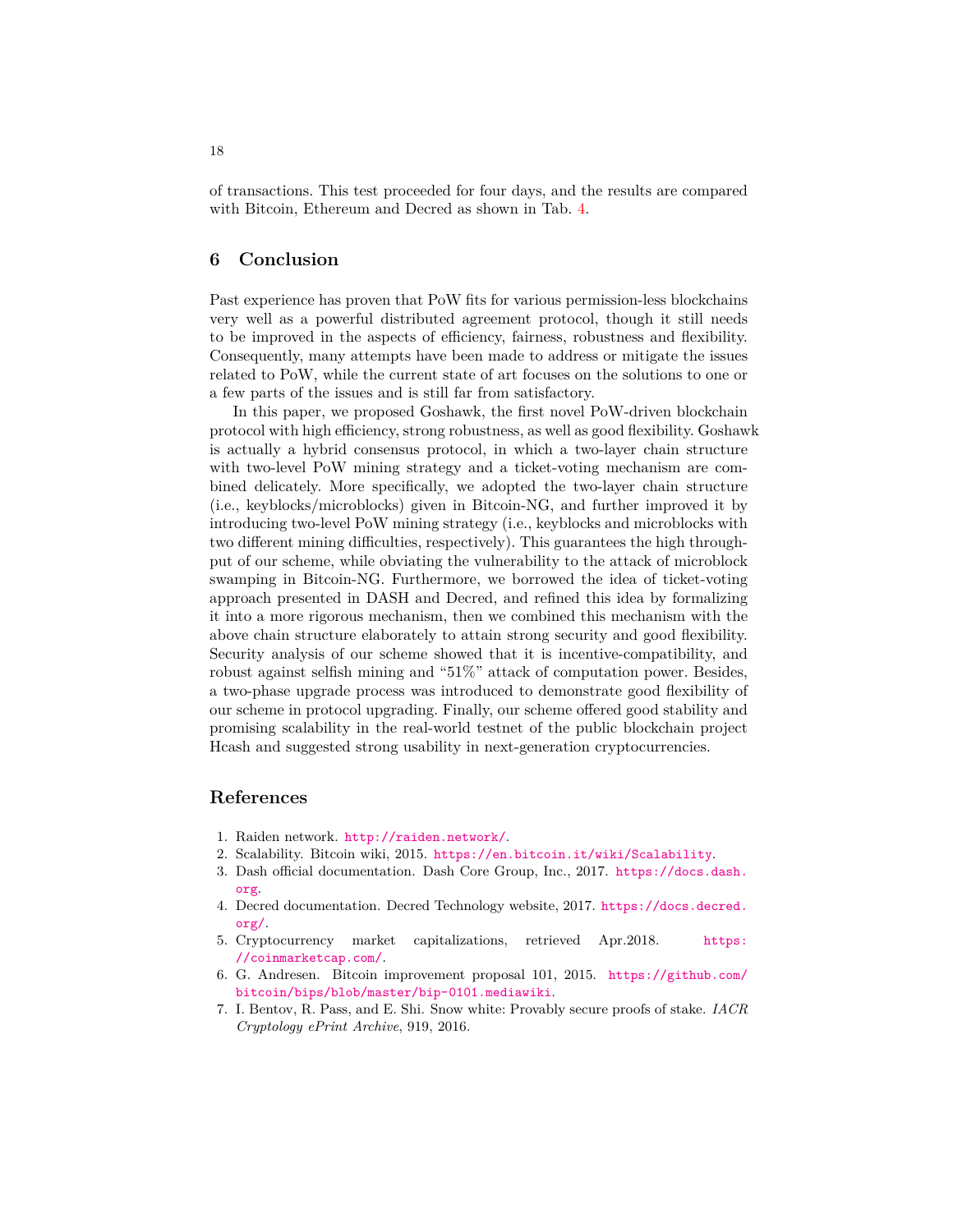- <span id="page-18-5"></span>8. H.-H. Buerger. Ethereum White Paper, 2016. [https://github.com/ethereum/](https://github.com/ethereum/wiki/wiki/White-Paper) [wiki/wiki/White-Paper](https://github.com/ethereum/wiki/wiki/White-Paper).
- <span id="page-18-15"></span>9. A. Churyumov. Byteball: A decentralized system for storage and transfer of value, 2016. <https://byteball.org/Byteball.pdf>.
- <span id="page-18-13"></span>10. B. David, G. Peter, A. Kiayias, and A. Russell. Ouroboros Praos- An adaptivelysecure, semi-synchronous proof-of-stake protocol. *IOHK paper*, 2017.
- <span id="page-18-8"></span>11. C. Decker and R. Wattenhofer. A fast and scalable payment network with bitcoin duplex micropayment channels. In A. Pelc and A. A. Schwarzmann, editors, *Stabilization, Safety, and Security of Distributed Systems*, pages 3–18, Cham, 2015. Springer International Publishing.
- <span id="page-18-0"></span>12. C. Dwork and M. Naor. Pricing via processing or combatting junk mail. In E. F. Brickell, editor, *Advances in Cryptology — CRYPTO' 92*, pages 139–147, Berlin, Heidelberg, 1993. Springer Berlin Heidelberg.
- <span id="page-18-2"></span>13. I. Eyal. The miner's dilemma. In *Proceedings - IEEE Symposium on Security and Privacy*, volume 2015-July, pages 89–103, 2015.
- <span id="page-18-10"></span>14. I. Eyal, A. E. Gencer, E. G. Sirer, and R. van Renesse. Bitcoin-NG: A Scalable Blockchain Protocol. In *usenix*, 2015.
- <span id="page-18-1"></span>15. I. Eyal and E. G. Sirer. Majority is not enough: Bitcoin mining is vulnerable. In *Lecture Notes in Computer Science (including subseries Lecture Notes in Artificial Intelligence and Lecture Notes in Bioinformatics)*, volume 8437, pages 436–454, 2014.
- <span id="page-18-17"></span>16. J. Garay, A. Kiayias, and N. Leonardos. The Bitcoin backbone protocol: Analysis and applications. In *Lecture Notes in Computer Science (including subseries Lecture Notes in Artificial Intelligence and Lecture Notes in Bioinformatics)*, volume 9057, pages 281–310, 2015.
- <span id="page-18-4"></span>17. J. Garzik. Bitcoin improvement proposal 102, 2015. [https://github.com/](https://github.com/bitcoin/bips/blob/master/bip-0102.mediawiki) [bitcoin/bips/blob/master/bip-0102.mediawiki](https://github.com/bitcoin/bips/blob/master/bip-0102.mediawiki).
- <span id="page-18-3"></span>18. J. Garzik. Making decentralized economic policy, 2015. [http://gtf.org/garzik/](http://gtf.org/garzik/bitcoin/BIP100-blocksizechangeproposal.pdf) [bitcoin/BIP100-blocksizechangeproposal.pdf](http://gtf.org/garzik/bitcoin/BIP100-blocksizechangeproposal.pdf).
- <span id="page-18-6"></span>19. A. Gervais, G. O. Karame, K. Wüst, V. Glykantzis, H. Ritzdorf, and S. Capkun. On the Security and Performance of Proof of Work Blockchains. In *Proceedings of the 2016 ACM SIGSAC Conference on Computer and Communications Security - CCS'16*, pages 3–16, 2016.
- <span id="page-18-14"></span>20. Y. Gilad, R. Hemo, S. Micali, G. Vlachos, and N. Zeldovich. Algorand: Scaling byzantine agreements for cryptocurrencies. In *Proceedings of the 26th Symposium on Operating Systems Principles*, SOSP '17, pages 51–68, New York, NY, USA, 2017. ACM.
- <span id="page-18-9"></span>21. R. Khalil and A. Gervais. Revive: Rebalancing off-blockchain payment networks. In *Proceedings of the 2017 ACM SIGSAC Conference on Computer and Communications Security*, CCS '17, pages 439–453, New York, NY, USA, 2017. ACM.
- <span id="page-18-12"></span>22. A. Kiayias, A. Russell, B. David, and R. Oliynykov. Ouroboros: A provably secure proof-of-stake blockchain protocol. In *Lecture Notes in Computer Science (including subseries Lecture Notes in Artificial Intelligence and Lecture Notes in Bioinformatics)*, volume 10401 LNCS, pages 357–388, 2017.
- <span id="page-18-11"></span>23. S. King and S. Nadal. PPCoin: Peer-to-Peer Crypto-Currency with Proof-of-Stake. *Ppcoin.Org*, 2012.
- <span id="page-18-16"></span>24. S. D. Lerner. Dagcoin: A cryptocurrency without blocks, 2015. [https://bitslog.](https://bitslog.files.wordpress.com/2015/09/dagcoin-v41.pdf) [files.wordpress.com/2015/09/dagcoin-v41.pdf](https://bitslog.files.wordpress.com/2015/09/dagcoin-v41.pdf).
- <span id="page-18-7"></span>25. L. Luu, V. Narayanan, C. Zheng, K. Baweja, S. Gilbert, and P. Saxena. A secure sharding protocol for open blockchains. In *Proceedings of the 2016 ACM SIGSAC*